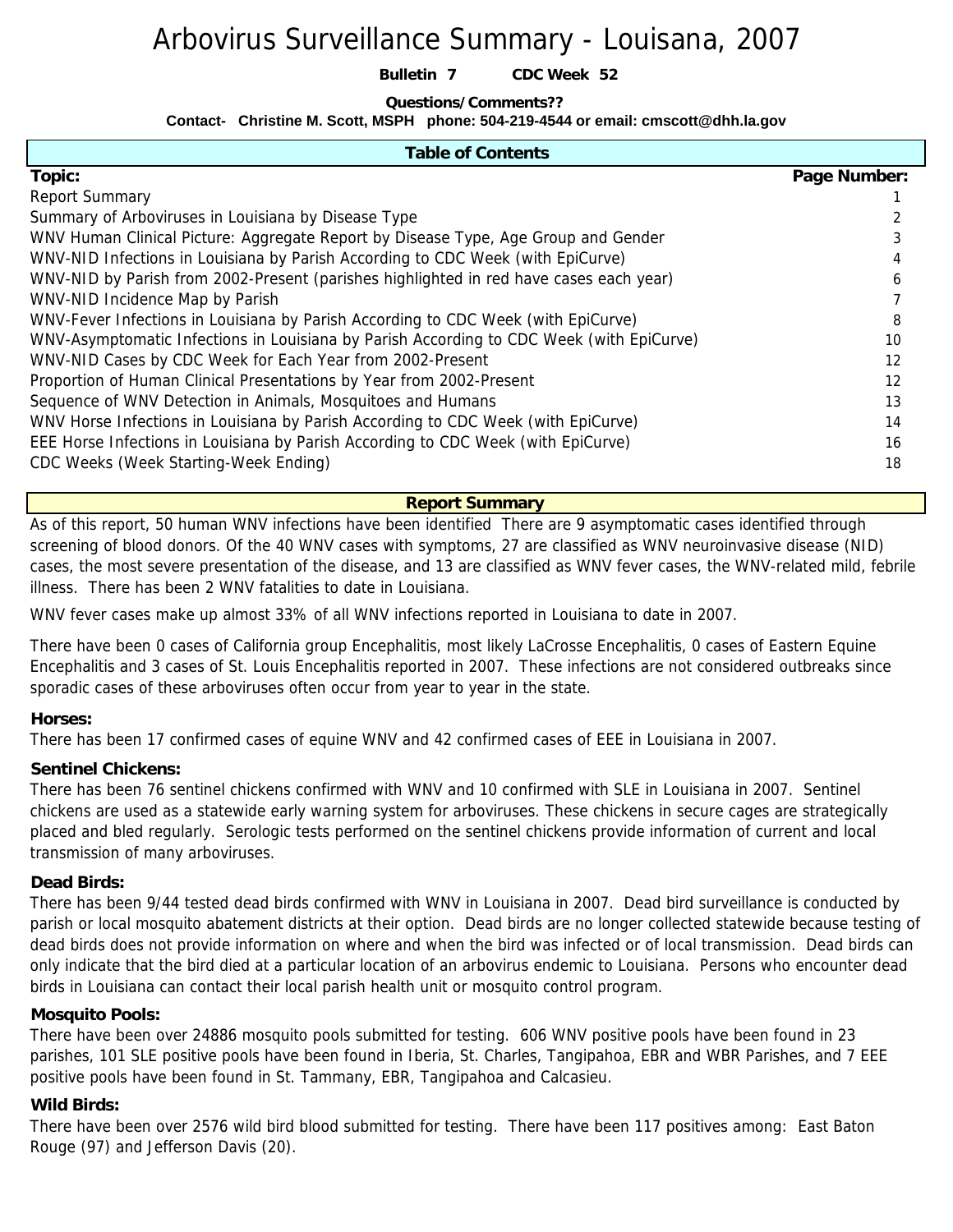# **Arbovirus Summary - Louisiana, 2007**

| Definitions: |                                        |
|--------------|----------------------------------------|
| <b>WNV</b>   | <b>West Nile Virus</b>                 |
| <b>NID</b>   | <b>Neuroinvasive Disease</b>           |
| F            | Fever                                  |
| <b>PRE</b>   | <b>Asymptomatic Present Infections</b> |

| <b>Total Human West Nile Virus Clinical Presentation</b> |      |      |
|----------------------------------------------------------|------|------|
|                                                          | 2007 | 2006 |
| <b>NID</b>                                               | 27   | 91   |
| lF                                                       | 13   | 89   |
| <b>Asymptomatic</b>                                      | 10   | 22   |
| <b>Positive Blood Donors</b>                             | 10   | 23   |

| <b>Eastern Equine Encephalitis Case</b> |               |     |        |  |  |  |  |  |  |  |  |  |  |
|-----------------------------------------|---------------|-----|--------|--|--|--|--|--|--|--|--|--|--|
| <b>CDC Week Onset</b>                   | <b>Parish</b> | Age | Gender |  |  |  |  |  |  |  |  |  |  |
|                                         |               |     |        |  |  |  |  |  |  |  |  |  |  |

| LaCrosse Cases        |               |  |     |        |  |  |  |  |  |  |  |  |  |
|-----------------------|---------------|--|-----|--------|--|--|--|--|--|--|--|--|--|
| <b>CDC Week Onset</b> | <b>Parish</b> |  | Aae | Gender |  |  |  |  |  |  |  |  |  |
|                       |               |  |     |        |  |  |  |  |  |  |  |  |  |

| <b>St. Louis Encephalits Cases</b> |                  |     |        |  |  |  |  |  |  |  |  |  |
|------------------------------------|------------------|-----|--------|--|--|--|--|--|--|--|--|--|
| <b>CDC Week Onset</b>              | <b>Parish</b>    | Age | Gender |  |  |  |  |  |  |  |  |  |
| 36                                 | Tangipahoa       |     |        |  |  |  |  |  |  |  |  |  |
| $\overline{37}$                    | Tangipahoa       | 67  |        |  |  |  |  |  |  |  |  |  |
| 44                                 | <b>Jefferson</b> | 57  |        |  |  |  |  |  |  |  |  |  |

|             | <b>Total Human Arboviral Deaths</b> |
|-------------|-------------------------------------|
| <b>IEEE</b> |                                     |
| <b>IWNV</b> |                                     |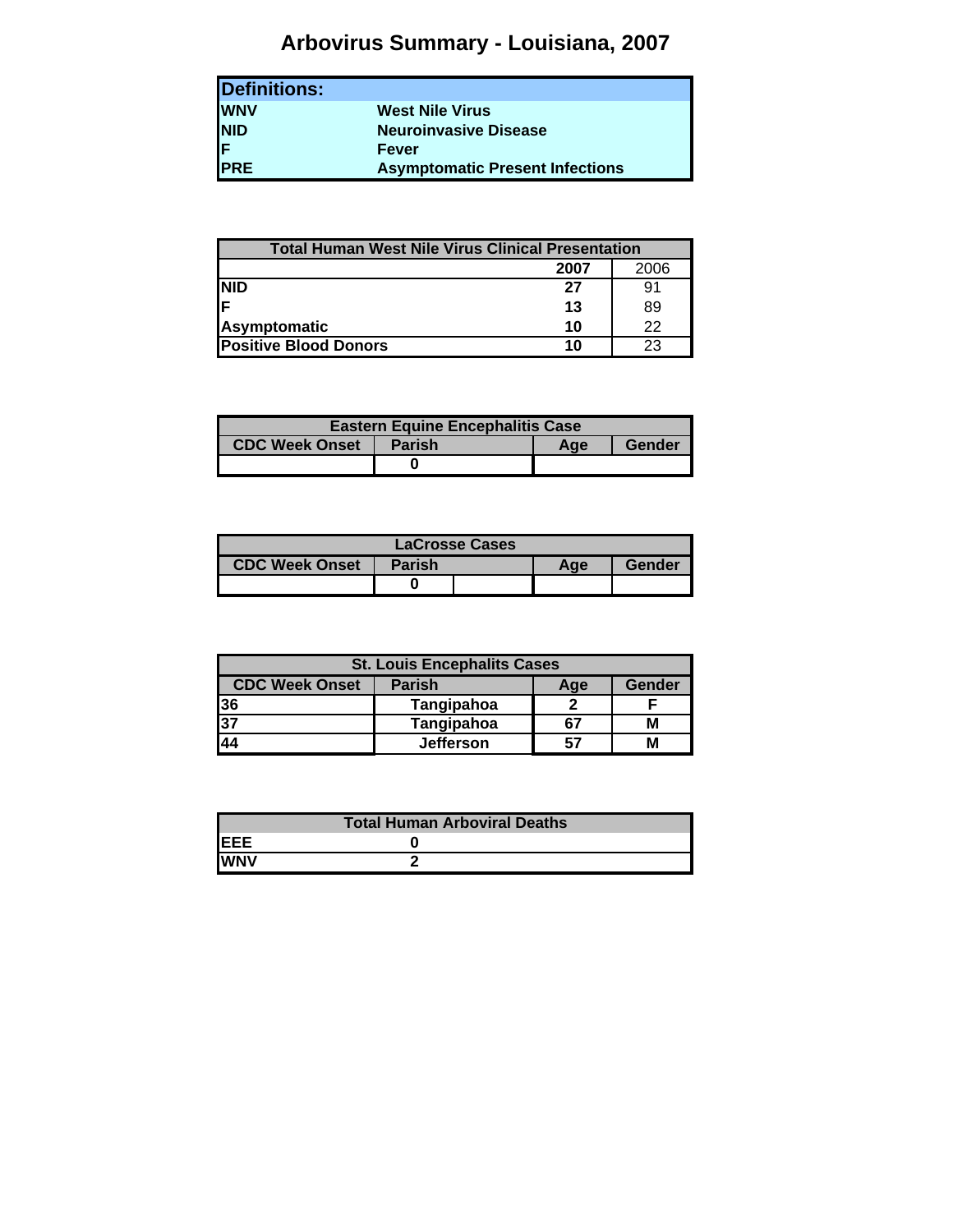# **WNV Human Clinical Presentation - Louisiana, 2007**

| LA                |                     |                  | <b>Clinical Classification</b><br><b>Incidence</b><br><b>Incidence</b> |               |     |              |   |  |  |  |  |  |  |  |  |  |
|-------------------|---------------------|------------------|------------------------------------------------------------------------|---------------|-----|--------------|---|--|--|--|--|--|--|--|--|--|
| <b>Population</b> | <b>Age Group</b>    | <b>NID Cases</b> | <b>PRE Cases</b>                                                       | <b>Deaths</b> |     |              |   |  |  |  |  |  |  |  |  |  |
| 1,003,732         | $0 - 14$            |                  | 0.1                                                                    |               | 0.1 |              |   |  |  |  |  |  |  |  |  |  |
| 1,020,267         | $15 - 29$           |                  | 0.3                                                                    |               | 0.1 | っ            |   |  |  |  |  |  |  |  |  |  |
| 959,936           | $30 - 44$           |                  | 0.3                                                                    |               | 0.1 |              |   |  |  |  |  |  |  |  |  |  |
| 796,372           | 45-59               | 6                | 0.8                                                                    |               | 0.9 | 3            |   |  |  |  |  |  |  |  |  |  |
| 455,389           | 60-75               | 9                | 2.0                                                                    | $\mathbf{2}$  | 0.4 | $\mathbf{2}$ |   |  |  |  |  |  |  |  |  |  |
| 233,281           | $75+$               | 5                | 2.1                                                                    |               | 0.4 | 0            |   |  |  |  |  |  |  |  |  |  |
|                   | <b>Undetermined</b> |                  |                                                                        |               |     |              |   |  |  |  |  |  |  |  |  |  |
| 4,468,976         | Total               | 27               | 0.6                                                                    | 13            | 0.3 | 10           | 2 |  |  |  |  |  |  |  |  |  |

|              | <b>LA Population</b> |                  | <b>Neuroinvasive Disease Cases by Gender</b> |                    |               |                    |  |  |  |  |  |  |  |  |
|--------------|----------------------|------------------|----------------------------------------------|--------------------|---------------|--------------------|--|--|--|--|--|--|--|--|
| <b>Males</b> | <b>Females</b>       | <b>Age Group</b> | Male                                         | <b>M</b> Incidence | <b>Female</b> | <b>F</b> Incidence |  |  |  |  |  |  |  |  |
| 512,259      | 489,825              | $0 - 14$         |                                              | 0.2                | U             | 0.0                |  |  |  |  |  |  |  |  |
| 490,881      | 496,796              | $15 - 29$        |                                              | 0.6                |               | 0.0                |  |  |  |  |  |  |  |  |
| 486,816      | 510,151              | $30 - 44$        |                                              | 0.4                |               | 0.2                |  |  |  |  |  |  |  |  |
| 384,845      | 410,187              | 45-59            |                                              | 1.0                | 2             | 0.5                |  |  |  |  |  |  |  |  |
| 204,617      | 248,595              | 60-75            |                                              | 2.0                | 5             | 2.0                |  |  |  |  |  |  |  |  |
| 83,485       | 150,519              | $75+$            |                                              | 1.2                |               | 2.7                |  |  |  |  |  |  |  |  |
|              |                      | Undetermined     |                                              |                    |               |                    |  |  |  |  |  |  |  |  |
| 2,162,903    | 2,306,073            | Total            | 15                                           | 0.7                | 12            | 0.5                |  |  |  |  |  |  |  |  |

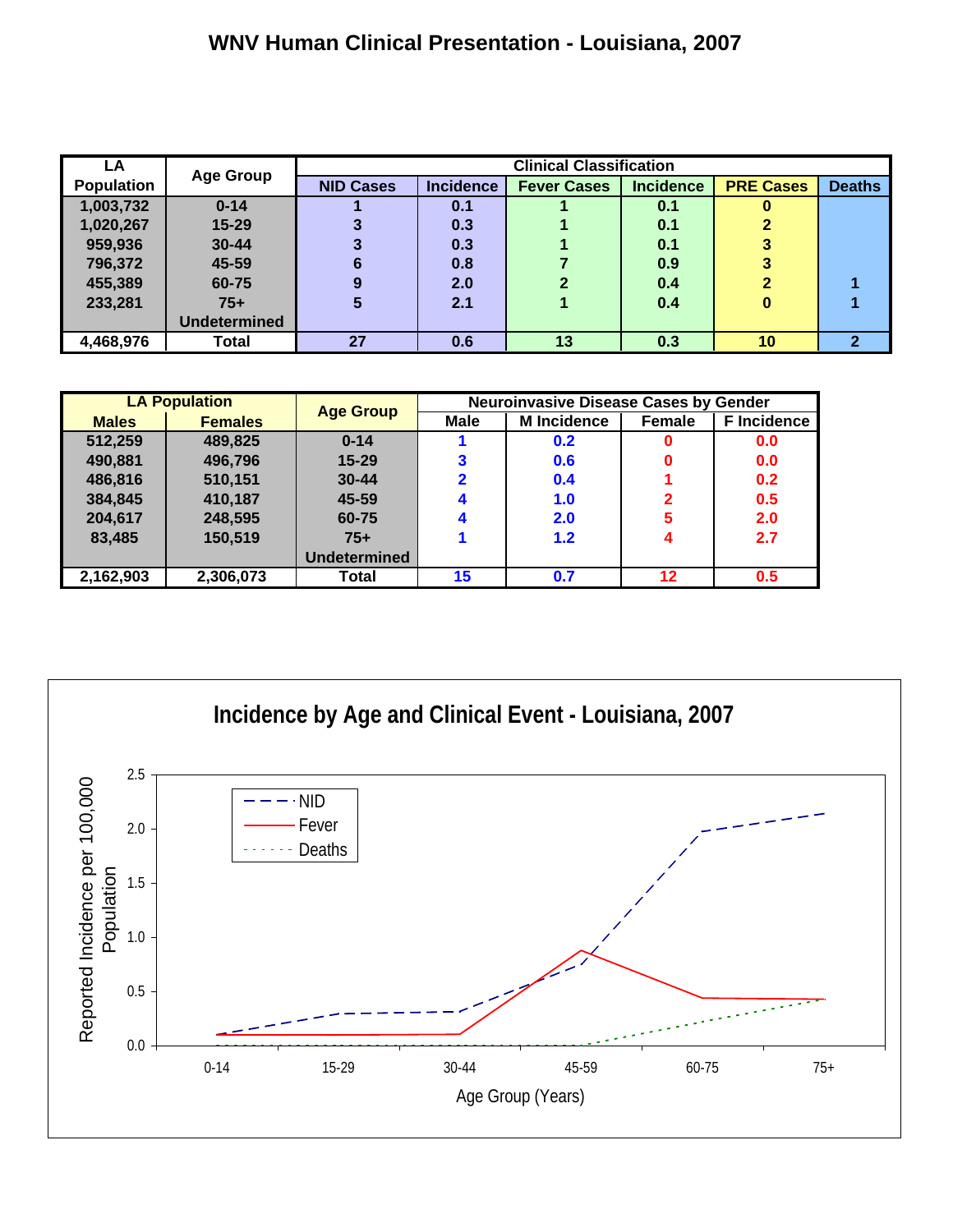|                                  |                            |                            |  |                           | CDC Week 1-5 6-9 10-1314-1718-21 22 23 24 25 26 27 28 29 30 31 32 33 34 35 |     |  |                         |  |                         | 36 37 38 39 40 41 42 43 44 45 |                       |                         |     |              |  |            |  | 46 47 48 49 50 51 52 |  |
|----------------------------------|----------------------------|----------------------------|--|---------------------------|----------------------------------------------------------------------------|-----|--|-------------------------|--|-------------------------|-------------------------------|-----------------------|-------------------------|-----|--------------|--|------------|--|----------------------|--|
| <b>Region Parish</b>             |                            |                            |  | Total Jan Feb Mar Apr May | Jun                                                                        | Jul |  | Aug                     |  |                         | <b>Sep</b>                    |                       |                         | Oct |              |  | <b>Nov</b> |  | <b>Dec</b>           |  |
| $\overline{\mathbf{1}}$          | Jefferson                  | $\overline{\mathbf{2}}$    |  |                           |                                                                            |     |  |                         |  | $\overline{\mathbf{2}}$ |                               |                       |                         |     |              |  |            |  |                      |  |
| $\mathbf{1}$                     | Orleans                    | $\overline{2}$             |  |                           |                                                                            |     |  | $\overline{1}$          |  |                         |                               |                       | $\overline{\mathbf{1}}$ |     |              |  |            |  |                      |  |
| $\mathbf{1}$                     | Plaquemines                | $\mathbf 0$                |  |                           |                                                                            |     |  |                         |  |                         |                               |                       |                         |     |              |  |            |  |                      |  |
| $\mathbf{1}$                     | <b>St Bernard</b>          | $\mathbf 0$                |  |                           |                                                                            |     |  |                         |  |                         |                               |                       |                         |     |              |  |            |  |                      |  |
| $\overline{2}$                   | Ascension                  | $\mathbf 0$                |  |                           |                                                                            |     |  |                         |  |                         |                               |                       |                         |     |              |  |            |  |                      |  |
| $\overline{2}$                   | <b>East Baton Rouge</b>    | $\mathbf 0$                |  |                           |                                                                            |     |  |                         |  |                         |                               |                       |                         |     |              |  |            |  |                      |  |
| $\overline{2}$                   | East Feliciana             | $\mathbf 0$                |  |                           |                                                                            |     |  |                         |  |                         |                               |                       |                         |     |              |  |            |  |                      |  |
| $\overline{2}$                   | <b>Iberville</b>           | $\mathbf 0$                |  |                           |                                                                            |     |  |                         |  |                         |                               |                       |                         |     |              |  |            |  |                      |  |
| $\overline{2}$                   | <b>Pointe Coupee</b>       | $\mathbf 0$                |  |                           |                                                                            |     |  |                         |  |                         |                               |                       |                         |     |              |  |            |  |                      |  |
| $\overline{\mathbf{2}}$          | <b>West Baton Rouge</b>    | $\mathbf 0$                |  |                           |                                                                            |     |  |                         |  |                         |                               |                       |                         |     |              |  |            |  |                      |  |
| $\overline{\mathbf{2}}$          | West Feliciana             | $\mathbf 0$                |  |                           |                                                                            |     |  |                         |  |                         |                               |                       |                         |     |              |  |            |  |                      |  |
| $\mathbf{3}$                     | <b>Assumption</b>          | $\mathbf 0$                |  |                           |                                                                            |     |  |                         |  |                         |                               |                       |                         |     |              |  |            |  |                      |  |
| $\mathbf{3}$                     | Lafourche                  | $\mathbf 0$                |  |                           |                                                                            |     |  |                         |  |                         |                               |                       |                         |     |              |  |            |  |                      |  |
| 3                                | <b>St Charles</b>          | $\mathbf 0$                |  |                           |                                                                            |     |  |                         |  |                         |                               |                       |                         |     |              |  |            |  |                      |  |
| $\mathbf{3}$                     | <b>St James</b>            | $\mathbf 0$                |  |                           |                                                                            |     |  |                         |  |                         |                               |                       |                         |     |              |  |            |  |                      |  |
| $\mathbf{3}$                     | St John                    | $\mathbf{1}$               |  |                           |                                                                            |     |  |                         |  |                         | $\mathbf{1}$                  |                       |                         |     |              |  |            |  |                      |  |
| $\mathbf{3}$                     | <b>St Mary</b>             | $\mathbf 0$                |  |                           |                                                                            |     |  |                         |  |                         |                               |                       |                         |     |              |  |            |  |                      |  |
| $\mathbf{3}$                     | Terrebonne                 | $\mathbf 0$                |  |                           |                                                                            |     |  |                         |  |                         |                               |                       |                         |     |              |  |            |  |                      |  |
| $\overline{4}$                   | Acadia                     | $\mathbf 0$                |  |                           |                                                                            |     |  |                         |  |                         |                               |                       |                         |     |              |  |            |  |                      |  |
| 4                                | Evangeline                 | $\mathbf{1}$               |  |                           |                                                                            |     |  |                         |  |                         |                               |                       |                         |     | $\mathbf{1}$ |  |            |  |                      |  |
| $\overline{4}$                   | Iberia                     | $\mathbf 0$                |  |                           |                                                                            |     |  |                         |  |                         |                               |                       |                         |     |              |  |            |  |                      |  |
| 4                                | Lafayette                  | $\mathbf{1}$               |  |                           |                                                                            |     |  | $\overline{1}$          |  |                         |                               |                       |                         |     |              |  |            |  |                      |  |
| $\overline{4}$                   | <b>St Landry</b>           | $\mathbf{o}$               |  |                           |                                                                            |     |  |                         |  |                         |                               |                       |                         |     |              |  |            |  |                      |  |
| 4                                | <b>St Martin</b>           | $\mathbf 0$                |  |                           |                                                                            |     |  |                         |  |                         |                               |                       |                         |     |              |  |            |  |                      |  |
| 4                                | Vermillion                 | $\mathbf 0$                |  |                           |                                                                            |     |  |                         |  |                         |                               |                       |                         |     |              |  |            |  |                      |  |
| $5\phantom{.0}$                  | Allen                      | $\mathbf 0$                |  |                           |                                                                            |     |  |                         |  |                         |                               |                       |                         |     |              |  |            |  |                      |  |
| $5\phantom{.0}$                  | Beauregard                 | $\mathbf{1}$               |  |                           |                                                                            |     |  |                         |  |                         |                               |                       | $\blacksquare$          |     |              |  |            |  |                      |  |
| ${\bf 5}$                        | Calcasieu                  | $\mathbf 0$                |  |                           |                                                                            |     |  |                         |  |                         |                               |                       |                         |     |              |  |            |  |                      |  |
| ${\bf 5}$                        | Cameron                    | $\mathbf 0$                |  |                           |                                                                            |     |  |                         |  |                         |                               |                       |                         |     |              |  |            |  |                      |  |
| ${\bf 5}$                        | Jefferson Davis            | $\mathbf 0$                |  |                           |                                                                            |     |  |                         |  |                         |                               |                       |                         |     |              |  |            |  |                      |  |
| $\boldsymbol{6}$                 | <b>Avoyelles</b>           | $\mathbf{1}$               |  |                           |                                                                            |     |  |                         |  |                         | $\overline{1}$                |                       |                         |     |              |  |            |  |                      |  |
| 6                                | Catahoula                  | $\mathbf 0$                |  |                           |                                                                            |     |  |                         |  |                         |                               |                       |                         |     |              |  |            |  |                      |  |
| 6                                | Concordia                  | $\mathbf{1}$               |  |                           |                                                                            |     |  |                         |  |                         | $\overline{1}$                |                       |                         |     |              |  |            |  |                      |  |
| 6                                | Grant                      | $\mathbf 0$                |  |                           |                                                                            |     |  |                         |  |                         |                               |                       |                         |     |              |  |            |  |                      |  |
| 6                                | Lasalle                    | $\mathbf 0$                |  |                           |                                                                            |     |  |                         |  |                         |                               |                       |                         |     |              |  |            |  |                      |  |
| 6                                | Rapides                    | $\overline{\mathbf{2}}$    |  |                           |                                                                            |     |  |                         |  | $\mathbf{1}$            |                               |                       | $\blacksquare$          |     |              |  |            |  |                      |  |
| 6                                | Vernon                     | $\mathbf 0$                |  |                           |                                                                            |     |  |                         |  |                         |                               |                       |                         |     |              |  |            |  |                      |  |
| 6                                | Winn                       | $\mathbf 0$                |  |                           |                                                                            |     |  |                         |  |                         |                               |                       |                         |     |              |  |            |  |                      |  |
| $\overline{7}$                   | <b>Bienville</b>           | $\mathbf 0$                |  |                           |                                                                            |     |  |                         |  |                         |                               |                       |                         |     |              |  |            |  |                      |  |
| $\overline{7}$                   | <b>Bossier</b>             | $\mathbf 0$                |  |                           |                                                                            |     |  |                         |  |                         |                               |                       |                         |     |              |  |            |  |                      |  |
| $\overline{7}$                   | Caddo                      | $\overline{7}$             |  |                           |                                                                            |     |  | $\overline{\mathbf{2}}$ |  | $\overline{2}$          |                               | $1 \qquad 1 \qquad 1$ |                         |     |              |  |            |  |                      |  |
| $\overline{7}$                   | Claiborne                  | $\mathbf 0$                |  |                           |                                                                            |     |  |                         |  |                         |                               |                       |                         |     |              |  |            |  |                      |  |
| $\overline{7}$                   | <b>DeSoto</b>              | $\mathbf 0$                |  |                           |                                                                            |     |  |                         |  |                         |                               |                       |                         |     |              |  |            |  |                      |  |
| $\overline{7}$                   | Lincoln                    | $\mathbf 0$<br>$\mathbf 0$ |  |                           |                                                                            |     |  |                         |  |                         |                               |                       |                         |     |              |  |            |  |                      |  |
| $\overline{7}$                   | Natchitoches               |                            |  |                           |                                                                            |     |  |                         |  |                         |                               |                       |                         |     |              |  |            |  |                      |  |
| $\overline{7}$<br>$\overline{7}$ | <b>Red River</b><br>Sabine | $\mathbf 0$                |  |                           |                                                                            |     |  |                         |  |                         |                               |                       |                         |     |              |  |            |  |                      |  |
|                                  |                            | $\mathbf{1}$               |  |                           |                                                                            |     |  |                         |  |                         |                               |                       |                         |     | $\mathbf{1}$ |  |            |  |                      |  |
| $\overline{7}$                   | Webster                    | $\mathbf 0$                |  |                           |                                                                            |     |  |                         |  |                         |                               |                       |                         |     |              |  |            |  |                      |  |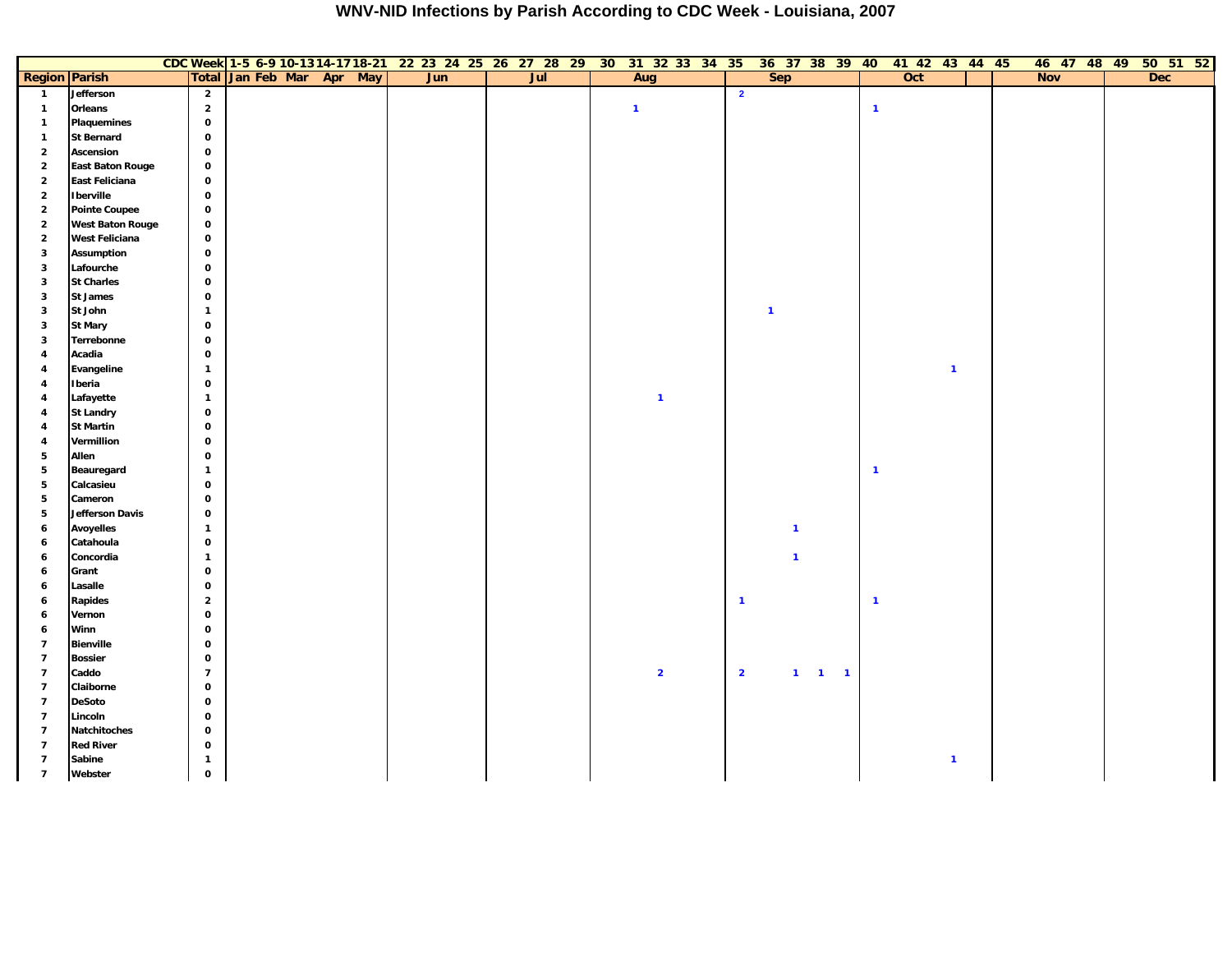|                      |                      |                           |              |              |              |          |              |             | CDC Week 1-5 6-9 10-13 14-17 18-21 22 23 24 25 26 27 |              |              | 28<br>29                | 30 <sub>o</sub> | 31  | 32 33 | 34           | -35 | 36         | 37<br>38 | 39 | 40 | 42<br>41 | 43       | 44           | -45      | 46 47      |                         | 48<br>49     | $50\;\;51\;\;52$ |  |
|----------------------|----------------------|---------------------------|--------------|--------------|--------------|----------|--------------|-------------|------------------------------------------------------|--------------|--------------|-------------------------|-----------------|-----|-------|--------------|-----|------------|----------|----|----|----------|----------|--------------|----------|------------|-------------------------|--------------|------------------|--|
| <b>Region Parish</b> |                      | Total Jan Feb Mar Apr May |              |              |              |          |              |             | Jun                                                  |              | Jul          |                         |                 | Aug |       |              |     | <b>Sep</b> |          |    |    | Oct      |          |              |          | <b>Nov</b> |                         |              | <b>Dec</b>       |  |
| 8                    | Caldwell             | 0                         |              |              |              |          |              |             |                                                      |              |              |                         |                 |     |       |              |     |            |          |    |    |          |          |              |          |            |                         |              |                  |  |
| 8                    | <b>East Carroll</b>  | 0                         |              |              |              |          |              |             |                                                      |              |              |                         |                 |     |       |              |     |            |          |    |    |          |          |              |          |            |                         |              |                  |  |
| 8                    | Franklin             | 0                         |              |              |              |          |              |             |                                                      |              |              |                         |                 |     |       |              |     |            |          |    |    |          |          |              |          |            |                         |              |                  |  |
| 8                    | Jackson              | 0                         |              |              |              |          |              |             |                                                      |              |              |                         |                 |     |       |              |     |            |          |    |    |          |          |              |          |            |                         |              |                  |  |
| 8                    | Madison              | 0                         |              |              |              |          |              |             |                                                      |              |              |                         |                 |     |       |              |     |            |          |    |    |          |          |              |          |            |                         |              |                  |  |
| 8                    | Morehouse            |                           |              |              |              |          |              |             |                                                      |              |              |                         |                 |     |       |              |     |            |          |    |    |          |          |              |          |            |                         |              |                  |  |
| 8                    | Ouachita             |                           |              |              |              |          |              |             |                                                      |              |              |                         |                 |     |       |              |     |            |          |    |    |          |          |              |          |            |                         |              |                  |  |
| 8                    | Richland             | 0                         |              |              |              |          |              |             |                                                      |              |              |                         |                 |     |       |              |     |            |          |    |    |          |          |              |          |            |                         |              |                  |  |
| 8                    | Tensas               | 0                         |              |              |              |          |              |             |                                                      |              |              |                         |                 |     |       |              |     |            |          |    |    |          |          |              |          |            |                         |              |                  |  |
| 8                    | Union                | 0                         |              |              |              |          |              |             |                                                      |              |              |                         |                 |     |       |              |     |            |          |    |    |          |          |              |          |            |                         |              |                  |  |
| 8                    | <b>West Caroll</b>   |                           |              |              |              |          |              |             |                                                      |              |              |                         |                 |     |       |              |     |            |          |    |    |          |          |              |          |            |                         |              |                  |  |
| 9                    | Livingston           |                           |              |              |              |          |              |             |                                                      |              |              |                         |                 |     |       |              |     |            |          |    |    |          |          |              |          |            |                         |              |                  |  |
| 9                    | St Helena            | 0                         |              |              |              |          |              |             |                                                      |              |              |                         |                 |     |       |              |     |            |          |    |    |          |          |              |          |            |                         |              |                  |  |
| 9                    | St Tammany           | 0                         |              |              |              |          |              |             |                                                      |              |              |                         |                 |     |       |              |     |            |          |    |    |          |          |              |          |            |                         |              |                  |  |
| 9                    | Tangipahoa           |                           |              |              |              |          |              |             |                                                      |              |              |                         |                 |     |       |              |     |            |          |    |    |          |          |              |          |            |                         |              |                  |  |
| 9                    | Washington           | $\overline{2}$            |              |              |              |          |              |             |                                                      |              |              |                         |                 |     |       |              |     |            |          |    |    |          |          |              |          |            |                         |              |                  |  |
|                      | Undetermined         | 0                         |              |              |              |          |              |             |                                                      |              |              |                         |                 |     |       |              |     |            |          |    |    |          |          |              |          |            |                         |              |                  |  |
|                      | <b>WNV-NID Total</b> | 27                        | $\mathbf{o}$ | $\mathbf{O}$ | $\mathbf{0}$ | $\Omega$ | $\mathbf{o}$ | $\mathbf 0$ | $\mathbf{O}$<br>$\mathbf 0$                          | $\mathbf{0}$ | $\mathbf{0}$ | $\Omega$<br>$\mathbf 0$ | $\Omega$        |     |       | $\mathbf{2}$ | 5   |            |          |    |    |          | $\Omega$ | $\mathbf{o}$ | $\Omega$ | $\Omega$   | $\mathbf 0$<br>$\Omega$ | $\mathbf{o}$ |                  |  |

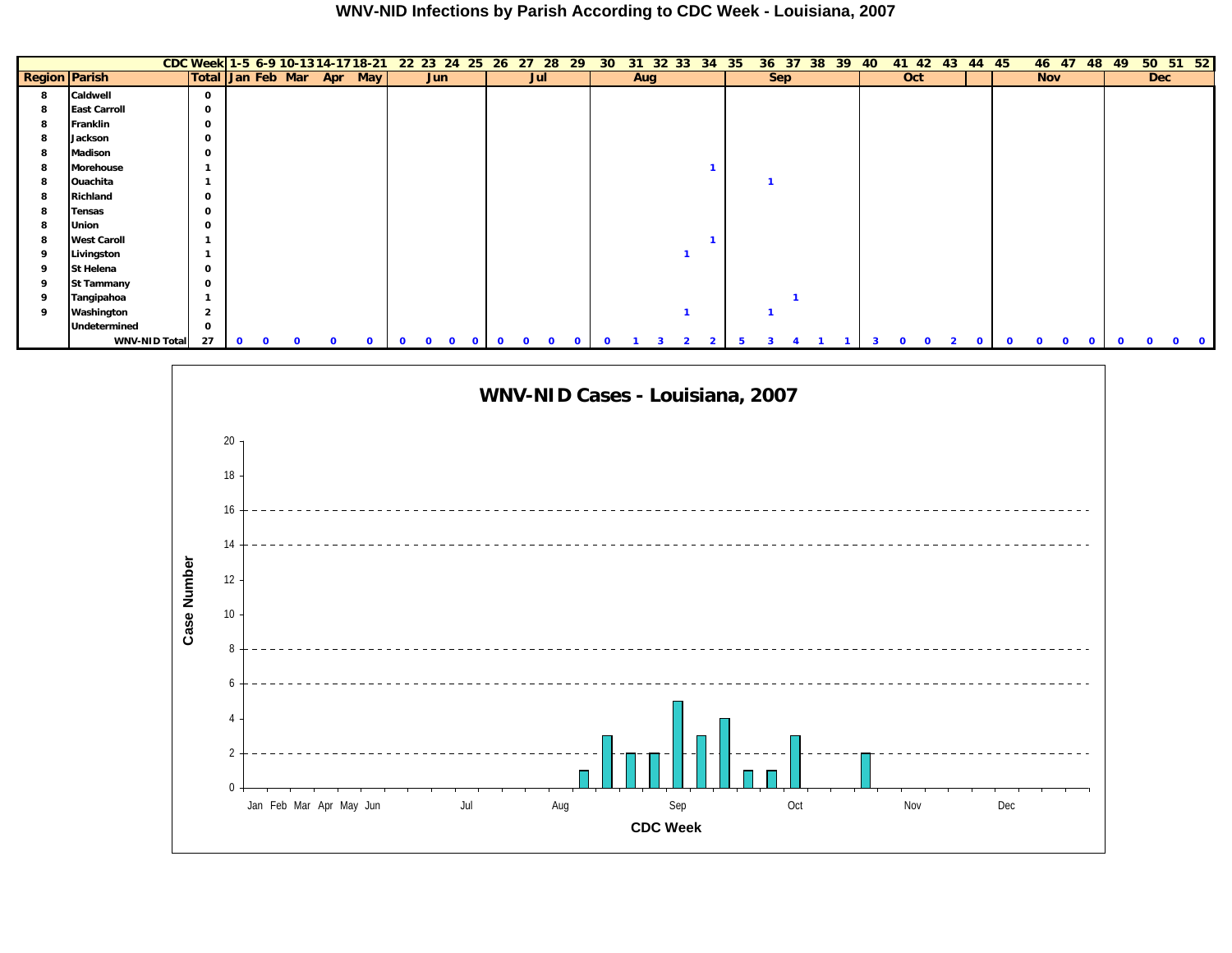# **NID by Parish - Louisiana, 2002-2007**

| <b>Region</b>           | <b>Parish</b>                 | <b>Population</b> | <b>Reported Infections 2007</b> |                         |                         |                |              |                | <b>Previously Reported NID Cases</b> |                         |                |
|-------------------------|-------------------------------|-------------------|---------------------------------|-------------------------|-------------------------|----------------|--------------|----------------|--------------------------------------|-------------------------|----------------|
|                         |                               |                   | <b>NID Incidence NID Fever</b>  |                         |                         | <b>PRE</b>     | 2002         | 2003           | 2004                                 | 2005                    | 2006           |
| 1                       | <b>Jefferson</b>              | 455,466           | 0.4                             | $\overline{2}$          |                         | 1              | 24           | 3              | 1                                    | 6                       | 8              |
| 1                       | <b>Orleans</b>                | 484,674           | 0.4                             | $\overline{2}$          | $\overline{2}$          |                | 10           | 2              | 1                                    | 6                       | 12             |
| 1                       | <b>Plaquemines</b>            | 26,757            | 0.0                             |                         |                         |                | 0            | 0              | $\mathbf 0$                          | 0                       | 0              |
| 1                       | <b>St Bernard</b>             | 67,229            | 0.0                             |                         |                         |                | $\mathbf 0$  | 0              | $\mathbf 0$                          | 1                       | 0              |
| $\overline{2}$          | <b>Ascension</b>              | 76,627            | 0.0                             |                         |                         |                | 6            | $\overline{2}$ | 1                                    | 3                       | 10             |
| $\overline{2}$          | <b>East Baton Rouge</b>       | 412,852           | 0.0                             |                         |                         | $\overline{2}$ | 37           | 1              | 22                                   | 17                      | 6              |
| 2                       | East Feliciana                |                   | 0.0                             |                         |                         |                | $\mathbf{2}$ |                | $\mathbf{1}$                         | $\mathbf 0$             | 0              |
|                         |                               | 21,360            |                                 |                         |                         |                |              | 1              |                                      |                         |                |
| 2                       | <b>I</b> berville             | 33,320            | 0.0                             |                         |                         |                | 2            | $\mathbf 0$    | $\mathbf 0$                          | 2                       | 0              |
| 2                       | <b>Pointe Coupee</b>          | 22,763            | $0.0\,$                         |                         |                         |                | 6            | 0              | $\mathbf 0$                          | 2                       | 0              |
| $\overline{\mathbf{2}}$ | <b>West Baton Rouge</b>       | 21,601            | $0.0\,$                         |                         |                         |                | 2            | 0              | 1                                    | 0                       | 1              |
| $\overline{2}$          | West Feliciana                | 15,111            | 0.0                             |                         |                         |                | $\mathbf 0$  | 0              | $\mathbf 0$                          | $\overline{0}$          | 0              |
| 3                       | <b>Assumption</b>             | 23,388            | 0.0                             |                         |                         |                | $\mathbf 0$  | 1              | $\mathbf 0$                          | $\mathsf{O}\xspace$     | 1              |
| 3                       | Lafourche                     | 89,974            | 0.0                             |                         |                         |                | 0            | 2              | $\mathbf 0$                          | 1                       | 1              |
| 3                       | <b>St Charles</b>             | 48,072            | 0.0                             |                         |                         |                | 0            | 0              | $\mathbf 0$                          | 0                       | 0              |
| 3                       | <b>St James</b>               | 21,216            | 0.0                             |                         |                         |                | 2            | $\mathbf 0$    | $\mathbf 0$                          | $\overline{0}$          | 0              |
| 3                       | St John                       | 43,044            | 2.3                             | 1                       |                         |                | 2            | 0              | 0                                    | $\overline{0}$          | 0              |
| 3                       | <b>St Mary</b>                | 53,500            | 0.0                             |                         |                         |                | $\mathbf 0$  | 1              | $\mathbf 0$                          | 0                       | 0              |
| 3                       | Terrebonne                    | 104,503           | 0.0                             |                         |                         |                | $\mathbf 0$  | 3              | $\mathbf 0$                          | $\overline{0}$          | $\mathbf 0$    |
| 4                       | Acadia                        | 58,861            | 0.0                             |                         |                         |                | $\mathbf 0$  | $\mathbf 0$    | $\mathbf 0$                          | 1                       | 0              |
| 4                       | Evangeline                    | 35,434            | 2.8                             | 1                       |                         |                | $\mathbf{1}$ | 0              | 1                                    | 0                       | 0              |
| 4                       | Iberia                        | 73,266            | $0.0\,$                         |                         |                         |                | 2            | 1              | $\mathbf 0$                          | 4                       | 0              |
|                         | Lafayette                     | 190,503           | 0.5                             | 1                       |                         |                | 4            | 0              | 1                                    | 1                       | 1              |
| 4                       | <b>St Landry</b>              | 87,700            | $0.0\,$                         |                         |                         | 1              | $\mathbf{1}$ | 0              | 3                                    | 0                       | 0              |
| 4                       | <b>St Martin</b>              | 48,583            | 0.0                             |                         |                         |                | $\mathbf 0$  | 0              | $\mathbf 0$                          | 0                       | 0              |
| 4                       | Vermillion                    | 53,807            | $0.0\,$                         |                         |                         |                | $\mathbf 0$  | 0              | $\mathbf 0$                          | $\mathbf 0$             | 1              |
| 5                       | Allen                         | 25,440            | $0.0\,$                         |                         |                         |                | $\mathbf 0$  | 0              | $\mathbf 0$                          | $\mathbf 0$             | 0              |
| 5                       | Beauregard                    | 32,986            | 3.0                             | 1                       |                         | 1              | 0            | 0              | $\mathbf{1}$                         | 1                       | 0              |
| 5                       | Calcasieu                     | 183,577           | 0.0                             |                         |                         | $\overline{2}$ | 8            | 1              | 3                                    | $\overline{\mathbf{2}}$ | 5              |
| 5                       | Cameron                       | 9,991             | $0.0\,$                         |                         |                         |                | $\mathbf 0$  | 1              | $\mathbf 0$                          | 0                       | 0              |
| 5                       | Jefferson Davis               |                   | 0.0                             |                         |                         |                | $\mathbf 0$  | $\mathbf 0$    | 1                                    | $\mathbf 0$             | 0              |
| 6                       |                               | 31,435<br>41,481  | 2.4                             | $\mathbf{1}$            |                         |                | $\mathbf{2}$ | $\mathbf 0$    | $\mathbf 0$                          | $\mathbf 0$             | 1              |
|                         | <b>Avoyelles</b><br>Catahoula |                   |                                 |                         |                         |                | $\mathbf 0$  |                |                                      | $\mathbf 0$             |                |
| 6                       |                               | 10,920            | 0.0                             |                         |                         |                |              | 1              | $\mathbf 0$                          |                         | 1              |
| 6                       | Concordia                     | 20,247            | 4.9                             | 1                       |                         |                | 1            | 0              | 0                                    | 0                       | 1              |
| 6                       | Grant                         | 18,698            | $0.0\,$                         |                         |                         |                | $\mathbf{1}$ | 0              | $\mathbf 0$                          | 0                       | $\Omega$       |
| 6                       | <b>Rapides</b>                | 126,337           | 1.6                             | $\overline{\mathbf{2}}$ | $\overline{\mathbf{2}}$ | 1              | 14           | 2              | 8                                    | 7                       | 7              |
| 6                       | Lasalle                       | 14,282            | 0.0                             |                         |                         |                | $\mathbf 0$  | $\mathbf 0$    | $\Omega$                             | 0                       | $\mathbf 0$    |
| 6                       | Vernon                        | 52,531            | 0.0                             |                         |                         |                | 0            | 0              | $\mathbf 0$                          | $\pmb{0}$               | 1              |
| 6                       | Winn                          | 16,894            | 0.0                             |                         |                         |                | 1            | 0              | $\mathbf 0$                          | 1                       | 0              |
| $\overline{7}$          | <b>Bienville</b>              | 15,752            | 0.0                             |                         |                         |                | 0            | 0              | $\mathbf 0$                          | $\mathbf 0$             | 0              |
| $\overline{7}$          | <b>Bossier</b>                | 98,310            | 0.0                             |                         | 1                       |                | 3            | 8              | 9                                    | 6                       | $\overline{2}$ |
| $\overline{7}$          | Caddo                         | 252,161           | 2.8                             | $\overline{\mathbf{z}}$ | 3                       | 1.             | 5            | 38             | 8                                    | 16                      | 3              |
| $\overline{\mathbf{z}}$ | Claiborne                     | 16,851            | 0.0                             |                         |                         |                | $\mathbf 0$  | 1              | $\mathbf 0$                          | $\mathbf 0$             | 0              |
| 7                       | <b>DeSoto</b>                 | 25,494            | 0.0                             |                         |                         |                | $\mathbf 0$  | 1              | 0                                    | $\mathbf 0$             | 0              |
| 7                       | <b>Natchitoches</b>           | 39,080            | 0.0                             |                         |                         |                | $\mathbf{1}$ | 1              | 0                                    | 2                       | 0              |
| 7                       | <b>Red River</b>              | 9,622             | 0.0                             |                         |                         |                | 0            | 0              | 0                                    | 0                       | 0              |
| $\overline{\mathbf{z}}$ | Sabine                        | 23,459            | 4.3                             | $\mathbf{1}$            |                         |                | 1            | 0              | 0                                    | $\mathbf 0$             | 0              |
| $\overline{\mathbf{z}}$ | Webster                       | 41,831            | 0.0                             |                         |                         | 1              | 0            | 0              | 1                                    | $\boldsymbol{0}$        | 1              |
| 8                       | Caldwell                      | 10,560            | 0.0                             |                         |                         |                | $\mathbf{0}$ | 0              | 1                                    | $\mathbf 0$             | 0              |
| 8                       | <b>East Carroll</b>           | 9,421             | 0.0                             |                         |                         |                | 0            | 0              | $\mathbf{0}$                         | $\mathbf 0$             | 0              |
| 8                       | Franklin                      | 21,263            | $0.0\,$                         |                         |                         |                | 0            | 0              | 1                                    | 1                       | 0              |
| 8                       | Jackson                       | 15,397            | 0.0                             |                         | 1                       |                | 0            | 1              | 0                                    | 0                       | 0              |
| 8                       | Lincoln                       | 42,509            | 0.0                             |                         |                         |                | 0            | 2              | 0                                    | 1                       | 0              |
|                         | Madison                       |                   |                                 |                         |                         |                | 0            | 0              |                                      | 0                       |                |
| 8                       |                               | 13,728            | 0.0                             |                         |                         |                |              |                | 1                                    |                         | 0              |
| 8                       | Morehouse                     | 31,021            | 3.2                             | 1                       |                         |                | $\mathbf 0$  | 2              | $\mathbf{2}$                         | 1                       | 0              |
| 8                       | <b>Ouachita</b>               | 147,250           | 0.7                             | 1                       | 1                       |                | 6            | 2              | 5                                    | 15                      | 3              |
| 8                       | Richland                      | 20,981            | 0.0                             |                         |                         |                | $\mathbf{2}$ | 1              | $\mathbf{1}$                         | $\mathbf 0$             | 0              |
| 8                       | Tensas                        | 6,618             | 0.0                             |                         |                         |                | $\mathbf 0$  | 0              | $\mathbf 0$                          | 0                       | 0              |
| 8                       | Union                         | 22,803            | 0.0                             |                         |                         |                | 1            | 1              | 1                                    | 0                       | 0              |
| 8                       | West Carroll                  | 12,314            | 8.1                             | 1                       | $\mathbf{1}$            |                | $\mathbf 0$  | $\mathbf 2$    | $\mathbf{2}$                         | $\boldsymbol{0}$        | 0              |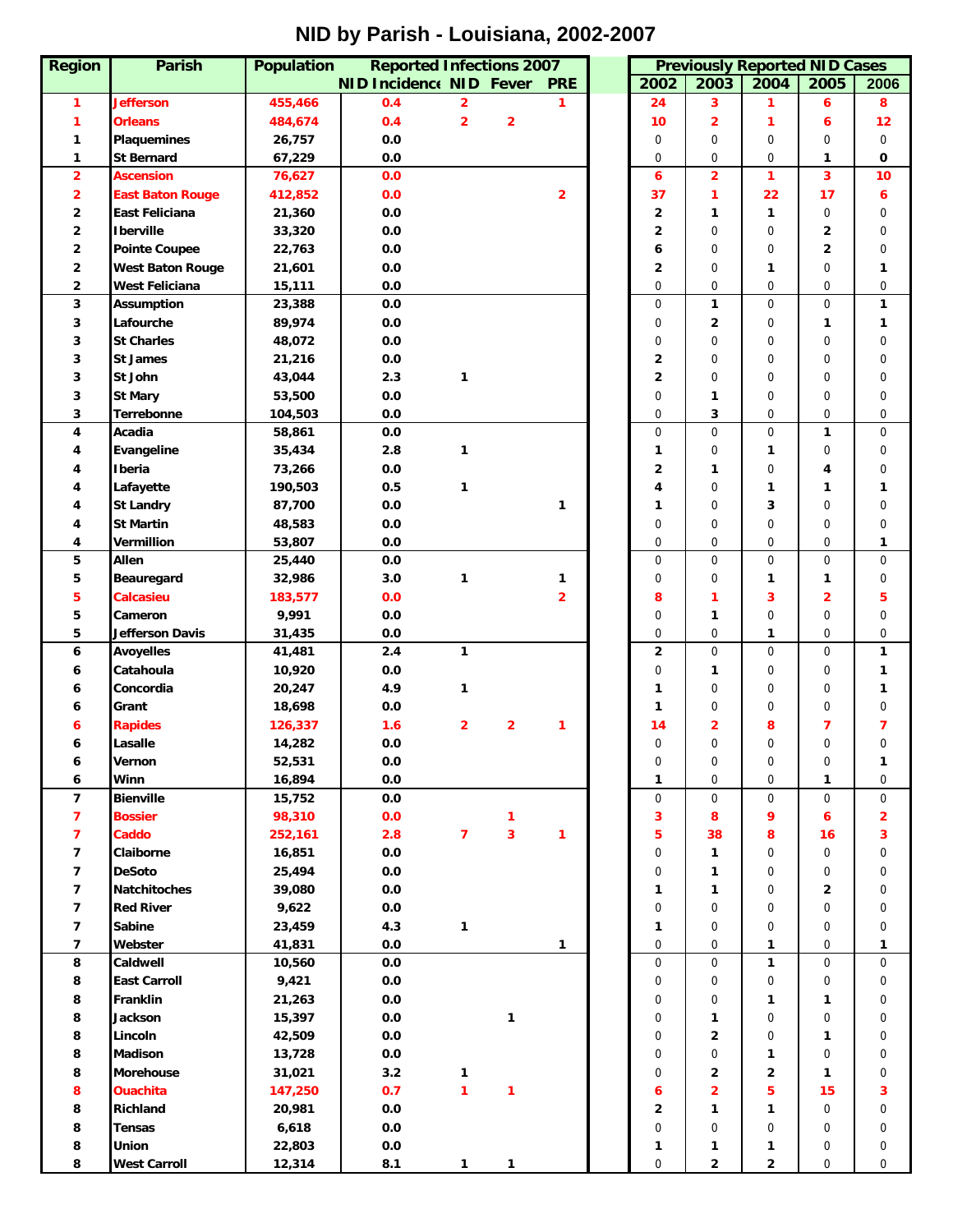**NID by Parish - Louisiana, 2002-2007**

| <b>Region</b> | <b>Parish</b>     | <b>Population</b> | <b>Reported Infections 2007</b> |    |    |    |      |      |          | <b>Previously Reported NID Cases</b> |      |
|---------------|-------------------|-------------------|---------------------------------|----|----|----|------|------|----------|--------------------------------------|------|
|               |                   |                   | NID Incidence NID Fever PRE     |    |    |    | 2002 | 2003 | 2004     | 2005                                 | 2006 |
|               | Livingston        | 91,814            | 1.1                             |    |    |    | 12   |      | 6        | 11                                   |      |
| Q             | <b>St Helena</b>  | 10.525            | 0.0                             |    |    |    | 0    |      |          | 2                                    |      |
| ο             | <b>St Tammany</b> | 191,268           | 0.0                             |    |    |    | 27   | 4    |          |                                      | 14   |
|               | <b>Tangipahoa</b> | 100,588           | 1.0                             |    |    |    | 12   | 6    |          |                                      | 6    |
| 9             | <b>Washington</b> | 43,926            | 4.6                             |    |    |    | 6    |      | 0        |                                      |      |
|               | Undetermined      |                   |                                 |    |    |    | 0    |      | $\Omega$ |                                      |      |
|               | Total             | 4.468.976         | 0.6                             | 27 | 13 | 10 | 204  | 101  | 84       | 118                                  | 91   |



http://diseasemaps.usgs.gov/wnv\_la\_human.html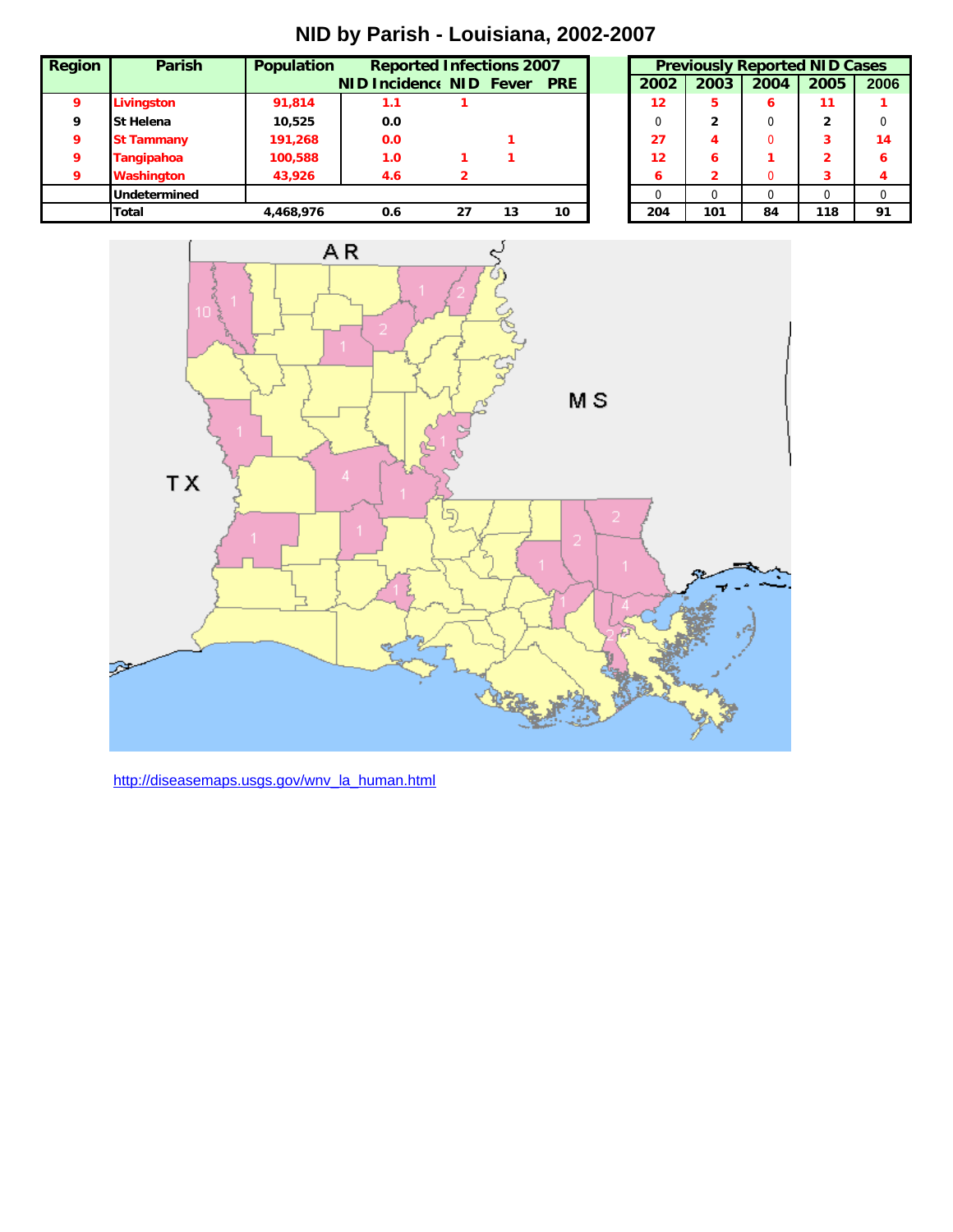|                         |                         |                         |                     |  | CDC Week 1-5 6-9 10-1314-1718-21 22 23 24 25 26 27 28 29 30 31 32 33 34 35 |                   |  |              |  | 36 37 38 39 40 41 42 43 44 45 |              |                  |              | 46 47 48 49 |  | $50$ 51 52 |
|-------------------------|-------------------------|-------------------------|---------------------|--|----------------------------------------------------------------------------|-------------------|--|--------------|--|-------------------------------|--------------|------------------|--------------|-------------|--|------------|
| <b>Region Parish</b>    |                         | Total                   | Jan Feb Mar Apr May |  | Jun                                                                        | $\overline{J}$ ul |  | Aug          |  | <b>Sep</b>                    |              | $\overline{Oct}$ |              | <b>Nov</b>  |  | <b>Dec</b> |
| $\overline{1}$          | Jefferson               | $\mathbf{o}$            |                     |  |                                                                            |                   |  |              |  |                               |              |                  |              |             |  |            |
| $\mathbf{1}$            | Orleans                 | $\overline{\mathbf{2}}$ |                     |  |                                                                            |                   |  |              |  |                               | $\mathbf{1}$ | $\mathbf{1}$     |              |             |  |            |
| $\mathbf{1}$            | Plaquemines             | $\mathbf 0$             |                     |  |                                                                            |                   |  |              |  |                               |              |                  |              |             |  |            |
| $\mathbf{1}$            | <b>St Bernard</b>       | $\mathbf 0$             |                     |  |                                                                            |                   |  |              |  |                               |              |                  |              |             |  |            |
| $\mathbf 2$             | Ascension               | $\mathbf 0$             |                     |  |                                                                            |                   |  |              |  |                               |              |                  |              |             |  |            |
| $\mathbf 2$             | <b>East Baton Rouge</b> | $\mathbf 0$             |                     |  |                                                                            |                   |  |              |  |                               |              |                  |              |             |  |            |
| $\mathbf 2$             | East Feliciana          | $\mathbf 0$             |                     |  |                                                                            |                   |  |              |  |                               |              |                  |              |             |  |            |
| $\mathbf 2$             | <b>Iberville</b>        | $\mathbf 0$             |                     |  |                                                                            |                   |  |              |  |                               |              |                  |              |             |  |            |
| $\overline{2}$          | <b>Pointe Coupee</b>    | $\mathbf 0$             |                     |  |                                                                            |                   |  |              |  |                               |              |                  |              |             |  |            |
| $\overline{2}$          | <b>West Baton Rouge</b> | $\mathbf 0$             |                     |  |                                                                            |                   |  |              |  |                               |              |                  |              |             |  |            |
| $\overline{2}$          | <b>West Feliciana</b>   | $\mathbf 0$             |                     |  |                                                                            |                   |  |              |  |                               |              |                  |              |             |  |            |
| $\mathbf{3}$            | <b>Assumption</b>       | $\mathbf 0$             |                     |  |                                                                            |                   |  |              |  |                               |              |                  |              |             |  |            |
| $\mathbf{3}$            | Lafourche               | $\mathbf 0$             |                     |  |                                                                            |                   |  |              |  |                               |              |                  |              |             |  |            |
| $\mathbf{3}$            | <b>St James</b>         | $\mathbf 0$             |                     |  |                                                                            |                   |  |              |  |                               |              |                  |              |             |  |            |
| $\mathbf{3}$            | St John                 | $\mathbf 0$             |                     |  |                                                                            |                   |  |              |  |                               |              |                  |              |             |  |            |
| $\mathbf{3}$            | <b>St Mary</b>          | $\mathbf 0$             |                     |  |                                                                            |                   |  |              |  |                               |              |                  |              |             |  |            |
| $\mathbf{3}$            | <b>St Charles</b>       | $\mathbf 0$             |                     |  |                                                                            |                   |  |              |  |                               |              |                  |              |             |  |            |
| $\mathbf{3}$            | Terrebonne              | $\mathbf 0$             |                     |  |                                                                            |                   |  |              |  |                               |              |                  |              |             |  |            |
| $\overline{4}$          | Acadia                  | $\mathbf 0$             |                     |  |                                                                            |                   |  |              |  |                               |              |                  |              |             |  |            |
| $\overline{4}$          | Evangeline              | $\mathbf 0$             |                     |  |                                                                            |                   |  |              |  |                               |              |                  |              |             |  |            |
| $\overline{\mathbf{4}}$ | Iberia                  | $\mathbf 0$             |                     |  |                                                                            |                   |  |              |  |                               |              |                  |              |             |  |            |
| $\overline{4}$          | Lafayette               | $\mathbf 0$             |                     |  |                                                                            |                   |  |              |  |                               |              |                  |              |             |  |            |
| $\overline{4}$          | <b>St Landry</b>        | $\mathbf 0$             |                     |  |                                                                            |                   |  |              |  |                               |              |                  |              |             |  |            |
| $\overline{4}$          | <b>St Martin</b>        | $\mathbf 0$             |                     |  |                                                                            |                   |  |              |  |                               |              |                  |              |             |  |            |
| $\overline{4}$          | Vermillion              | $\mathbf 0$             |                     |  |                                                                            |                   |  |              |  |                               |              |                  |              |             |  |            |
| $\overline{\mathbf{5}}$ | Allen                   | $\mathbf 0$             |                     |  |                                                                            |                   |  |              |  |                               |              |                  |              |             |  |            |
| $\overline{\mathbf{5}}$ | Beauregard              | $\mathbf 0$             |                     |  |                                                                            |                   |  |              |  |                               |              |                  |              |             |  |            |
| $5\phantom{.0}$         | Calcasieu               | $\mathbf 0$             |                     |  |                                                                            |                   |  |              |  |                               |              |                  |              |             |  |            |
| $5\phantom{.0}$         | Cameron                 | $\mathbf{o}$            |                     |  |                                                                            |                   |  |              |  |                               |              |                  |              |             |  |            |
| $5\phantom{.0}$         | <b>Jefferson Davis</b>  | $\mathbf 0$             |                     |  |                                                                            |                   |  |              |  |                               |              |                  |              |             |  |            |
| $\boldsymbol{6}$        | <b>Avoyelles</b>        | $\mathbf 0$             |                     |  |                                                                            |                   |  |              |  |                               |              |                  |              |             |  |            |
| $\boldsymbol{6}$        | Catahoula               | $\mathbf 0$             |                     |  |                                                                            |                   |  |              |  |                               |              |                  |              |             |  |            |
| $\boldsymbol{6}$        | Concordia               | $\mathbf 0$             |                     |  |                                                                            |                   |  |              |  |                               |              |                  |              |             |  |            |
| 6                       | Grant                   | $\pmb{0}$               |                     |  |                                                                            |                   |  |              |  |                               |              |                  |              |             |  |            |
| $\boldsymbol{6}$        | Lasalle                 | $\mathbf 0$             |                     |  |                                                                            |                   |  |              |  |                               |              |                  |              |             |  |            |
| 6                       | Rapides                 | $\mathbf 2$             |                     |  |                                                                            |                   |  |              |  |                               | $1 - 1$      |                  |              |             |  |            |
| $\boldsymbol{6}$        | Vernon                  | $\mathbf 0$             |                     |  |                                                                            |                   |  |              |  |                               |              |                  |              |             |  |            |
| $\boldsymbol{6}$        | Winn                    | $\mathbf{o}$            |                     |  |                                                                            |                   |  |              |  |                               |              |                  |              |             |  |            |
| $\overline{7}$          | <b>Bienville</b>        | $\mathbf{o}$            |                     |  |                                                                            |                   |  |              |  |                               |              |                  |              |             |  |            |
| $\overline{7}$          | <b>Bossier</b>          | $\mathbf{1}$            |                     |  |                                                                            |                   |  | $\mathbf{1}$ |  |                               |              |                  |              |             |  |            |
| $\overline{7}$          | Caddo                   | $\mathbf{3}$            |                     |  |                                                                            |                   |  | $\mathbf{1}$ |  |                               | $\mathbf{1}$ |                  | $\mathbf{1}$ |             |  |            |
| $\overline{7}$          | Claiborne               | $\mathbf{o}$            |                     |  |                                                                            |                   |  |              |  |                               |              |                  |              |             |  |            |
| $\overline{7}$          | <b>DeSoto</b>           | $\mathbf 0$             |                     |  |                                                                            |                   |  |              |  |                               |              |                  |              |             |  |            |
| $\overline{7}$          | Lincoln                 | $\mathbf 0$             |                     |  |                                                                            |                   |  |              |  |                               |              |                  |              |             |  |            |
| $\overline{7}$          | Natchitoches            | $\mathbf 0$             |                     |  |                                                                            |                   |  |              |  |                               |              |                  |              |             |  |            |
| $\overline{7}$          | <b>Red River</b>        | $\mathbf{o}$            |                     |  |                                                                            |                   |  |              |  |                               |              |                  |              |             |  |            |
| $\overline{7}$          | Sabine                  | $\mathbf 0$             |                     |  |                                                                            |                   |  |              |  |                               |              |                  |              |             |  |            |
| $\overline{7}$          | Webster                 | $\mathbf 0$             |                     |  |                                                                            |                   |  |              |  |                               |              |                  |              |             |  |            |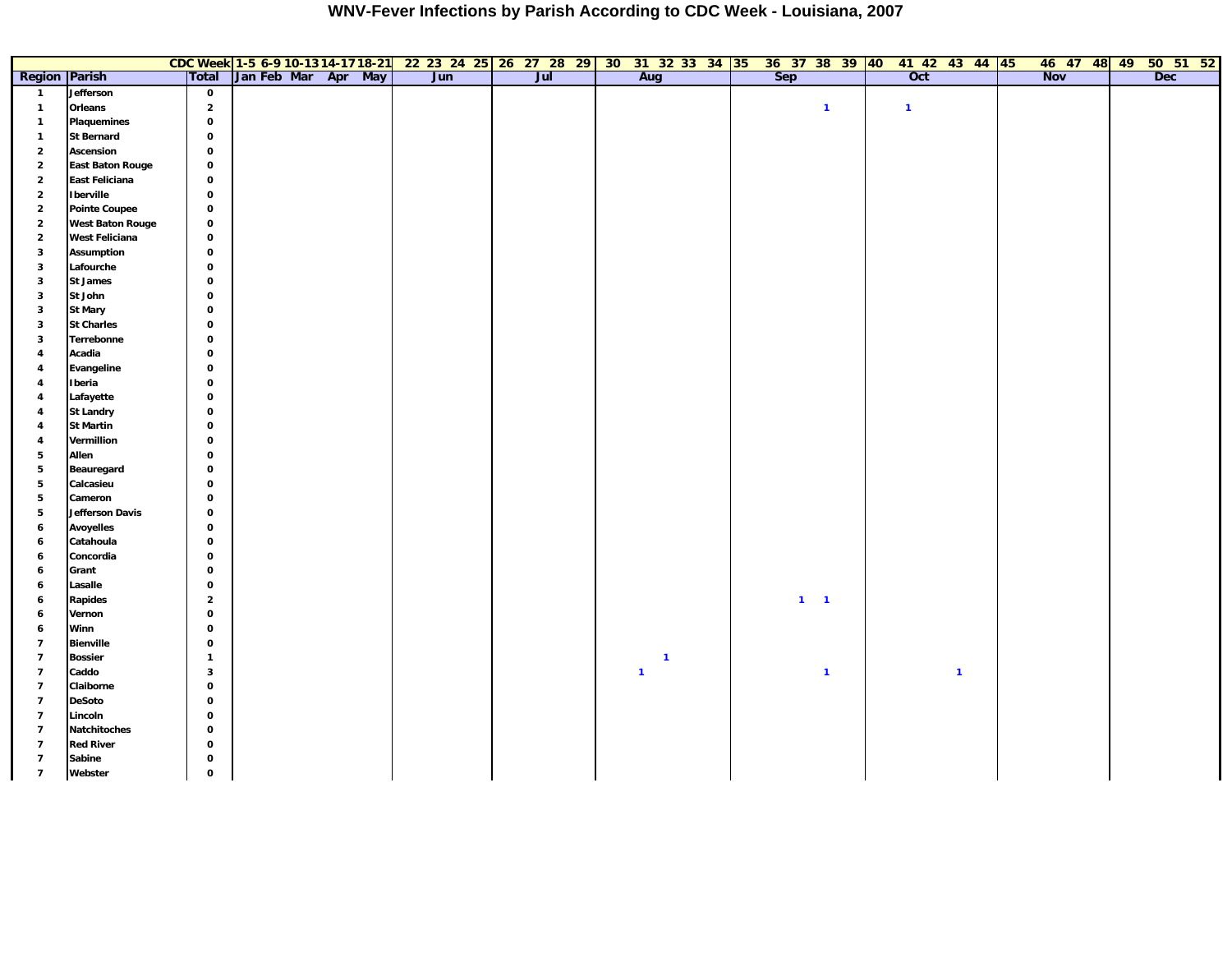|                      |                     | CDC Week 1-5 6-9 10-1314-1718-21 |             |          |          |   |          |              | 22 23 24 25 26 27 28 29  |              |              |                   |          |          |     | 30 31 32 33 34 35           |  |     | 36 37 38 39       | $ 40\rangle$ |                |              | 41 42 43 44 45 |             |            | 46 47    | 48 | 49           |            | 50 51 52 |
|----------------------|---------------------|----------------------------------|-------------|----------|----------|---|----------|--------------|--------------------------|--------------|--------------|-------------------|----------|----------|-----|-----------------------------|--|-----|-------------------|--------------|----------------|--------------|----------------|-------------|------------|----------|----|--------------|------------|----------|
| <b>Region Parish</b> |                     | Total                            | Jan Feb Mar |          |          |   | Apr May  |              | Jun                      |              |              | Jul               |          |          | Aug |                             |  | Sep |                   |              | Oct            |              |                |             | <b>Nov</b> |          |    |              | <b>Dec</b> |          |
| 8                    | Caldwell            | 0                                |             |          |          |   |          |              |                          |              |              |                   |          |          |     |                             |  |     |                   |              |                |              |                |             |            |          |    |              |            |          |
| 8                    | <b>East Carroll</b> | 0                                |             |          |          |   |          |              |                          |              |              |                   |          |          |     |                             |  |     |                   |              |                |              |                |             |            |          |    |              |            |          |
| 8                    | Franklin            | 0                                |             |          |          |   |          |              |                          |              |              |                   |          |          |     |                             |  |     |                   |              |                |              |                |             |            |          |    |              |            |          |
| 8                    | Jackson             |                                  |             |          |          |   |          |              |                          |              |              |                   |          |          |     |                             |  |     |                   |              |                |              |                |             |            |          |    |              |            |          |
| 8                    | Madison             | 0                                |             |          |          |   |          |              |                          |              |              |                   |          |          |     |                             |  |     |                   |              |                |              |                |             |            |          |    |              |            |          |
| 8                    | Morehouse           | 0                                |             |          |          |   |          |              |                          |              |              |                   |          |          |     |                             |  |     |                   |              |                |              |                |             |            |          |    |              |            |          |
| 8                    | Ouachita            |                                  |             |          |          |   |          |              |                          |              |              |                   |          |          |     |                             |  |     |                   |              |                |              |                |             |            |          |    |              |            |          |
| 8                    | Richland            | 0                                |             |          |          |   |          |              |                          |              |              |                   |          |          |     |                             |  |     |                   |              |                |              |                |             |            |          |    |              |            |          |
| 8                    | Tensas              | 0                                |             |          |          |   |          |              |                          |              |              |                   |          |          |     |                             |  |     |                   |              |                |              |                |             |            |          |    |              |            |          |
| 8                    | Union               | 0                                |             |          |          |   |          |              |                          |              |              |                   |          |          |     |                             |  |     |                   |              |                |              |                |             |            |          |    |              |            |          |
| 8                    | <b>West Caroll</b>  |                                  |             |          |          |   |          |              |                          |              |              |                   |          |          |     |                             |  |     |                   |              |                |              |                |             |            |          |    |              |            |          |
| 9                    | Livingston          | 0                                |             |          |          |   |          |              |                          |              |              |                   |          |          |     |                             |  |     |                   |              |                |              |                |             |            |          |    |              |            |          |
| 9                    | St Helena           | 0                                |             |          |          |   |          |              |                          |              |              |                   |          |          |     |                             |  |     |                   |              |                |              |                |             |            |          |    |              |            |          |
| 9                    | <b>St Tammany</b>   |                                  |             |          |          |   |          |              |                          |              |              |                   |          |          |     |                             |  |     |                   |              |                |              |                |             |            |          |    |              |            |          |
| 9                    | Tangipahoa          |                                  |             |          |          |   |          |              |                          |              |              |                   |          |          |     |                             |  |     |                   |              |                |              |                |             |            |          |    |              |            |          |
| 9                    | Washington          | 0                                |             |          |          |   |          |              |                          |              |              |                   |          |          |     |                             |  |     |                   |              |                |              |                |             |            |          |    |              |            |          |
|                      | Undetermined        | 0                                |             |          |          |   |          |              |                          |              |              |                   |          |          |     |                             |  |     |                   |              |                |              |                |             |            |          |    |              |            |          |
|                      | WNV-F Total         | 13                               | $\Omega$    | $\Omega$ | $\Omega$ | 0 | $\Omega$ | $\mathbf{o}$ | $\Omega$<br>$\mathbf{0}$ | $\mathbf{o}$ | $\mathbf{0}$ | $\mathbf{o}$<br>0 | $\Omega$ | $\Omega$ |     | $\mathbf 0$<br>$\mathbf{o}$ |  |     | 3<br>$\mathbf{0}$ | $\Omega$     | $\overline{2}$ | $\mathbf{0}$ | o              | $\mathbf 0$ | $\Omega$   | $\Omega$ |    | $\mathbf{o}$ |            |          |

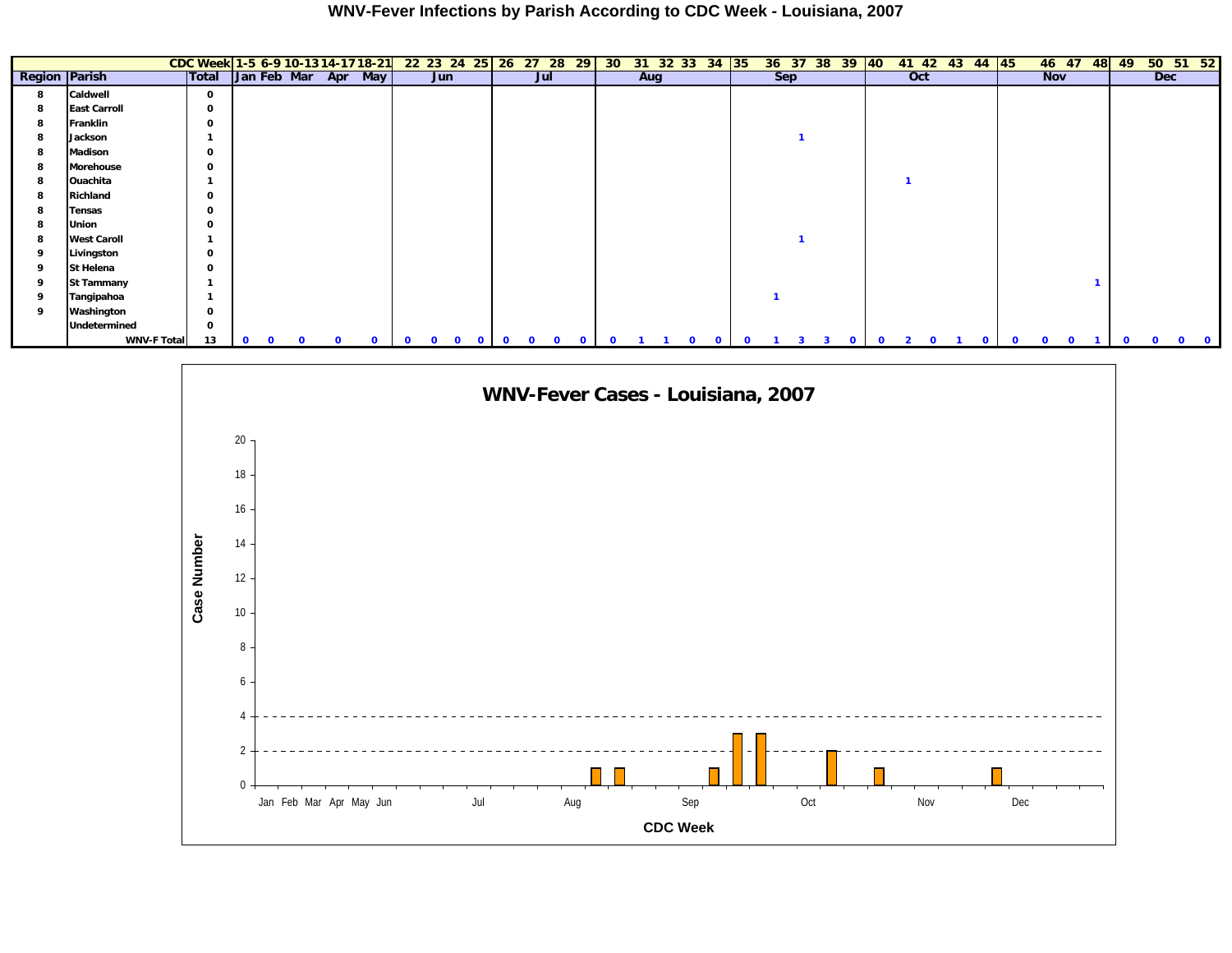|                                  |                                  |                              | CDC Week 1-5 6-9 10-1314-1718-21 | 22 23 24 25 26 27 28 29 30 31 32 33 34 35 36 37 38 39 40 41 42 43 44 45 |     |                |              |              |              |                  |              | 46 47 48 49 |  | 50 51 52 |
|----------------------------------|----------------------------------|------------------------------|----------------------------------|-------------------------------------------------------------------------|-----|----------------|--------------|--------------|--------------|------------------|--------------|-------------|--|----------|
| <b>Region Parish</b>             |                                  | Total                        | Jan Feb Mar Apr May              | Jun                                                                     | Jul | Aug            |              | <b>Sep</b>   |              | $\overline{Oct}$ |              | <b>Nov</b>  |  | Dec      |
| $\mathbf{1}$                     | Jefferson                        | $\mathbf{1}$                 |                                  |                                                                         |     |                | $\mathbf{1}$ |              |              |                  |              |             |  |          |
| $\mathbf{1}$                     | Orleans                          | $\mathbf{o}$                 |                                  |                                                                         |     |                |              |              |              |                  |              |             |  |          |
| $\mathbf{1}$                     | Plaquemines                      | $\mathbf{o}$                 |                                  |                                                                         |     |                |              |              |              |                  |              |             |  |          |
| $\mathbf{1}$                     | <b>St Bernard</b>                | $\mathbf 0$                  |                                  |                                                                         |     |                |              |              |              |                  |              |             |  |          |
| $\overline{\mathbf{2}}$          | <b>Ascension</b>                 | $\mathbf{o}$                 |                                  |                                                                         |     |                |              |              |              |                  |              |             |  |          |
| $\overline{2}$                   | <b>East Baton Rouge</b>          | $\mathbf 2$                  |                                  | $\mathbf{1}$                                                            |     | $\overline{1}$ |              |              |              |                  |              |             |  |          |
| $\overline{2}$                   | East Feliciana                   | $\mathbf 0$                  |                                  |                                                                         |     |                |              |              |              |                  |              |             |  |          |
| $\mathbf 2$                      | <b>Iberville</b>                 | $\mathbf{o}$                 |                                  |                                                                         |     |                |              |              |              |                  |              |             |  |          |
| $\overline{\mathbf{2}}$          | <b>Pointe Coupee</b>             | $\mathbf{o}$                 |                                  |                                                                         |     |                |              |              |              |                  |              |             |  |          |
| $\overline{\mathbf{2}}$          | <b>West Feliciana</b>            | $\mathbf{o}$                 |                                  |                                                                         |     |                |              |              |              |                  |              |             |  |          |
| $\overline{\mathbf{2}}$          | <b>West Baton Rouge</b>          | $\mathbf 0$                  |                                  |                                                                         |     |                |              |              |              |                  |              |             |  |          |
| $\mathbf{3}$                     | <b>Assumption</b>                | $\mathbf 0$                  |                                  |                                                                         |     |                |              |              |              |                  |              |             |  |          |
| $\overline{\mathbf{3}}$          | Lafourche                        | $\mathbf 0$                  |                                  |                                                                         |     |                |              |              |              |                  |              |             |  |          |
| $\mathbf{3}$                     | <b>St Charles</b>                | $\mathbf{o}$                 |                                  |                                                                         |     |                |              |              |              |                  |              |             |  |          |
| $\overline{\mathbf{3}}$          | <b>St James</b>                  | $\mathbf 0$                  |                                  |                                                                         |     |                |              |              |              |                  |              |             |  |          |
| $\overline{\mathbf{3}}$          | St John                          | $\mathbf{o}$                 |                                  |                                                                         |     |                |              |              |              |                  |              |             |  |          |
| $\mathbf{3}$                     | <b>St Mary</b>                   | $\mathbf{o}$                 |                                  |                                                                         |     |                |              |              |              |                  |              |             |  |          |
| $\overline{\mathbf{3}}$          | Terrebonne                       | $\mathbf{o}$                 |                                  |                                                                         |     |                |              |              |              |                  |              |             |  |          |
| $\overline{4}$                   | Acadia                           | $\mathbf{o}$                 |                                  |                                                                         |     |                |              |              |              |                  |              |             |  |          |
| $\overline{4}$                   | Evangeline                       | $\mathbf{o}$                 |                                  |                                                                         |     |                |              |              |              |                  |              |             |  |          |
| $\overline{\mathbf{4}}$          | Iberia                           | $\mathbf{o}$                 |                                  |                                                                         |     |                |              |              |              |                  |              |             |  |          |
| $\overline{4}$                   | Lafayette                        | $\mathbf 0$                  |                                  |                                                                         |     |                |              |              |              |                  |              |             |  |          |
| $\overline{\mathbf{4}}$          | <b>St Landry</b>                 | $\mathbf{1}$                 |                                  |                                                                         |     | $\mathbf{1}$   |              |              |              |                  |              |             |  |          |
| $\overline{4}$                   | <b>St Martin</b>                 | $\mathbf 0$                  |                                  |                                                                         |     |                |              |              |              |                  |              |             |  |          |
| $\overline{\mathbf{4}}$          | Vermillion                       | $\mathbf 0$                  |                                  |                                                                         |     |                |              |              |              |                  |              |             |  |          |
| 5                                | Allen                            | $\mathbf 0$                  |                                  |                                                                         |     |                |              |              |              |                  |              |             |  |          |
| 5                                | Beauregard                       | $\mathbf{1}$                 |                                  |                                                                         |     |                |              |              |              |                  | $\mathbf{1}$ |             |  |          |
| 5                                | Calcasieu                        | $\overline{2}$               |                                  |                                                                         |     |                |              |              | $\mathbf{1}$ | $\mathbf{1}$     |              |             |  |          |
| 5                                | Cameron                          | $\mathbf 0$                  |                                  |                                                                         |     |                |              |              |              |                  |              |             |  |          |
| 5                                | Jefferson Davis                  | $\mathbf 0$                  |                                  |                                                                         |     |                |              |              |              |                  |              |             |  |          |
| $\overline{\mathbf{6}}$          | <b>Avoyelles</b>                 | $\mathbf 0$                  |                                  |                                                                         |     |                |              |              |              |                  |              |             |  |          |
| 6                                | Catahoula                        | $\mathbf 0$                  |                                  |                                                                         |     |                |              |              |              |                  |              |             |  |          |
| 6                                | Concordia                        | $\mathbf 0$                  |                                  |                                                                         |     |                |              |              |              |                  |              |             |  |          |
| 6                                | Grant                            | $\mathbf 0$                  |                                  |                                                                         |     |                |              |              |              |                  |              |             |  |          |
| 6                                | Lasalle                          | $\mathbf 0$                  |                                  |                                                                         |     |                |              |              |              |                  |              |             |  |          |
| 6                                | <b>Rapides</b>                   | $\mathbf{1}$                 |                                  |                                                                         |     |                |              | $\mathbf{1}$ |              |                  |              |             |  |          |
| 6                                | Vernon                           | $\mathbf 0$                  |                                  |                                                                         |     |                |              |              |              |                  |              |             |  |          |
| 6                                | Winn                             | $\mathbf{o}$                 |                                  |                                                                         |     |                |              |              |              |                  |              |             |  |          |
| $\overline{7}$                   | <b>Bienville</b>                 | $\mathbf 0$                  |                                  |                                                                         |     |                |              |              |              |                  |              |             |  |          |
| $\overline{7}$<br>$\overline{7}$ | <b>Bossier</b><br>Caddo          | $\mathbf{o}$                 |                                  |                                                                         |     |                |              | $\mathbf{1}$ |              |                  |              |             |  |          |
| $\overline{7}$                   | Claiborne                        | $\mathbf{1}$<br>$\mathbf 0$  |                                  |                                                                         |     |                |              |              |              |                  |              |             |  |          |
|                                  |                                  |                              |                                  |                                                                         |     |                |              |              |              |                  |              |             |  |          |
| $\overline{7}$<br>$\overline{7}$ | <b>DeSoto</b>                    | $\mathbf{o}$                 |                                  |                                                                         |     |                |              |              |              |                  |              |             |  |          |
| $\overline{7}$                   | Lincoln                          | $\mathbf{o}$                 |                                  |                                                                         |     |                |              |              |              |                  |              |             |  |          |
| $\overline{7}$                   | Natchitoches<br><b>Red River</b> | $\mathbf{o}$<br>$\mathbf{o}$ |                                  |                                                                         |     |                |              |              |              |                  |              |             |  |          |
| $\overline{7}$                   | Sabine                           | $\mathbf 0$                  |                                  |                                                                         |     |                |              |              |              |                  |              |             |  |          |
| $\overline{7}$                   | Webster                          |                              |                                  |                                                                         |     | $\mathbf{1}$   |              |              |              |                  |              |             |  |          |
|                                  |                                  | $\mathbf{1}$                 |                                  |                                                                         |     |                |              |              |              |                  |              |             |  |          |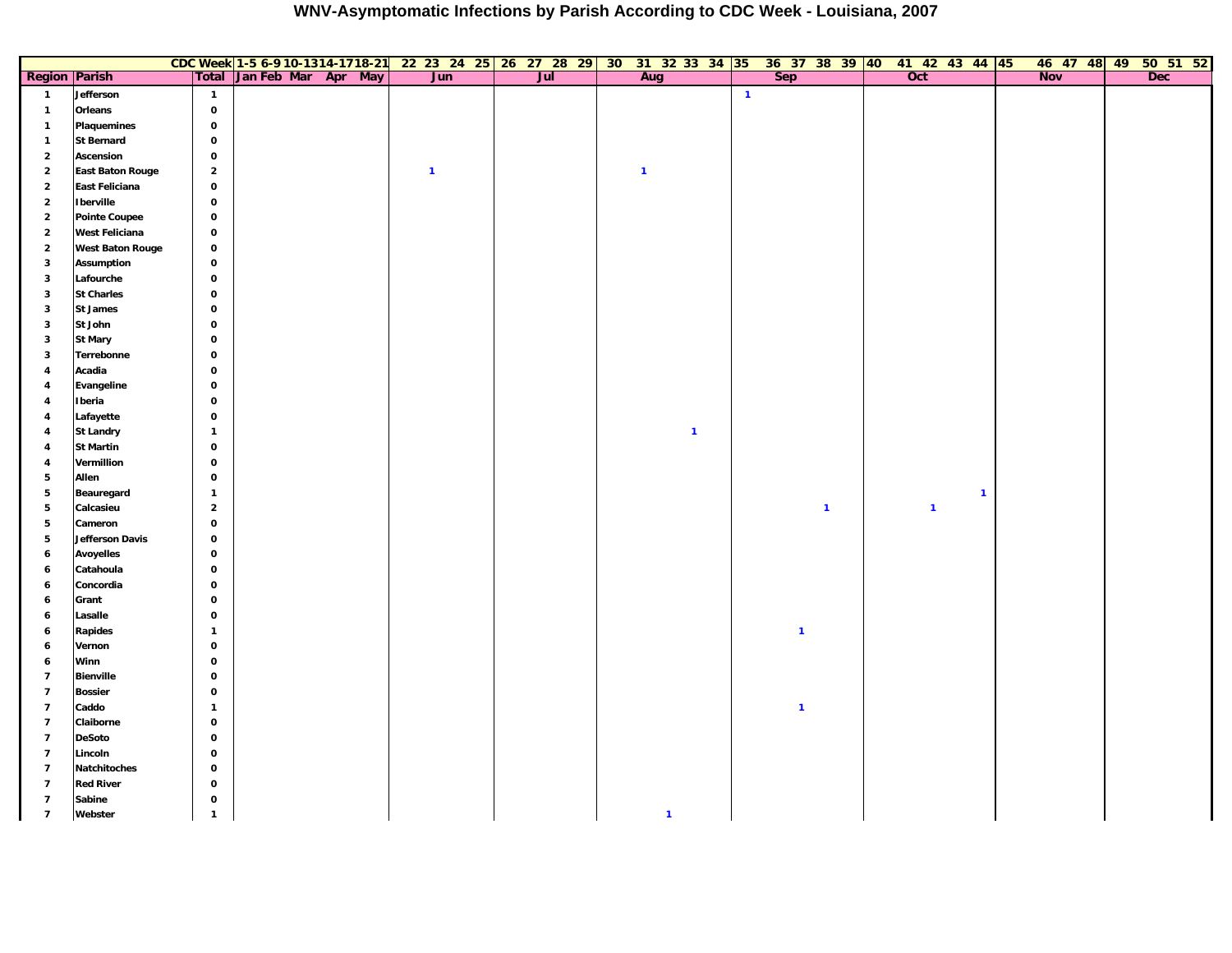|                      |                      | CDC Week 1-5 6-9 10-1314-1718-21 22 23 24 25 26 27 28 29 |             |          |              |          |              |              |     |                          |              |          |                              | 30 <sup>°</sup> |     | 31 32 33 34 35 |              |              |                | 36 37 38 39 40 |              | 41 42 43 44 45 |              |              |              | 46 47 48    |              | 49           | 50 51 52                     |              |
|----------------------|----------------------|----------------------------------------------------------|-------------|----------|--------------|----------|--------------|--------------|-----|--------------------------|--------------|----------|------------------------------|-----------------|-----|----------------|--------------|--------------|----------------|----------------|--------------|----------------|--------------|--------------|--------------|-------------|--------------|--------------|------------------------------|--------------|
| <b>Region Parish</b> |                      | Total Jan Feb Mar Apr May                                |             |          |              |          |              |              | Jun |                          |              | Jul      |                              |                 | Aug |                |              |              | <b>Sep</b>     |                |              | Oct            |              |              | <b>Nov</b>   |             |              |              | <b>Dec</b>                   |              |
| 8                    | Caldwell             | 0                                                        |             |          |              |          |              |              |     |                          |              |          |                              |                 |     |                |              |              |                |                |              |                |              |              |              |             |              |              |                              |              |
| 8                    | <b>East Carroll</b>  | 0                                                        |             |          |              |          |              |              |     |                          |              |          |                              |                 |     |                |              |              |                |                |              |                |              |              |              |             |              |              |                              |              |
| 8                    | Franklin             | 0                                                        |             |          |              |          |              |              |     |                          |              |          |                              |                 |     |                |              |              |                |                |              |                |              |              |              |             |              |              |                              |              |
| 8                    | Jackson              | 0                                                        |             |          |              |          |              |              |     |                          |              |          |                              |                 |     |                |              |              |                |                |              |                |              |              |              |             |              |              |                              |              |
| 8                    | Madison              | 0                                                        |             |          |              |          |              |              |     |                          |              |          |                              |                 |     |                |              |              |                |                |              |                |              |              |              |             |              |              |                              |              |
| 8                    | <b>Morehouse</b>     | 0                                                        |             |          |              |          |              |              |     |                          |              |          |                              |                 |     |                |              |              |                |                |              |                |              |              |              |             |              |              |                              |              |
| 8                    | Ouachita             | 0                                                        |             |          |              |          |              |              |     |                          |              |          |                              |                 |     |                |              |              |                |                |              |                |              |              |              |             |              |              |                              |              |
| 8                    | Richland             | 0                                                        |             |          |              |          |              |              |     |                          |              |          |                              |                 |     |                |              |              |                |                |              |                |              |              |              |             |              |              |                              |              |
| 8                    | <b>Tensas</b>        | 0                                                        |             |          |              |          |              |              |     |                          |              |          |                              |                 |     |                |              |              |                |                |              |                |              |              |              |             |              |              |                              |              |
| 8                    | Union                | 0                                                        |             |          |              |          |              |              |     |                          |              |          |                              |                 |     |                |              |              |                |                |              |                |              |              |              |             |              |              |                              |              |
| 8                    | <b>West Caroll</b>   | 0                                                        |             |          |              |          |              |              |     |                          |              |          |                              |                 |     |                |              |              |                |                |              |                |              |              |              |             |              |              |                              |              |
| 9                    | Livingston           | 0                                                        |             |          |              |          |              |              |     |                          |              |          |                              |                 |     |                |              |              |                |                |              |                |              |              |              |             |              |              |                              |              |
| 9                    | St Helena            | $\mathbf{o}$                                             |             |          |              |          |              |              |     |                          |              |          |                              |                 |     |                |              |              |                |                |              |                |              |              |              |             |              |              |                              |              |
| 9                    | <b>St Tammany</b>    | 0                                                        |             |          |              |          |              |              |     |                          |              |          |                              |                 |     |                |              |              |                |                |              |                |              |              |              |             |              |              |                              |              |
| 9                    | Tangipahoa           | 0                                                        |             |          |              |          |              |              |     |                          |              |          |                              |                 |     |                |              |              |                |                |              |                |              |              |              |             |              |              |                              |              |
| 9                    | Washington           | 0                                                        |             |          |              |          |              |              |     |                          |              |          |                              |                 |     |                |              |              |                |                |              |                |              |              |              |             |              |              |                              |              |
|                      | Undetermined         | 0                                                        |             |          |              |          |              |              |     |                          |              |          |                              |                 |     |                |              |              |                |                |              |                |              |              |              |             |              |              |                              |              |
|                      | <b>WNV-PRE Total</b> | 10                                                       | $\mathbf 0$ | $\Omega$ | $\mathbf{o}$ | $\Omega$ | $\mathbf{0}$ | $\mathbf{o}$ |     | $\Omega$<br>$\mathbf{o}$ | $\mathbf{o}$ | $\Omega$ | $\mathbf{0}$<br>$\mathbf{o}$ | $\mathbf{0}$    |     |                | $\mathbf{o}$ | $\mathbf{o}$ | $\overline{2}$ | $\mathbf{0}$   | $\mathbf{o}$ | $\mathbf{0}$   | $\mathbf{o}$ | $\mathbf{o}$ | $\mathbf{O}$ | $\mathbf 0$ | $\mathbf{O}$ | $\mathbf{o}$ | $\mathbf{o}$<br>$\mathbf{O}$ | $\mathbf{o}$ |

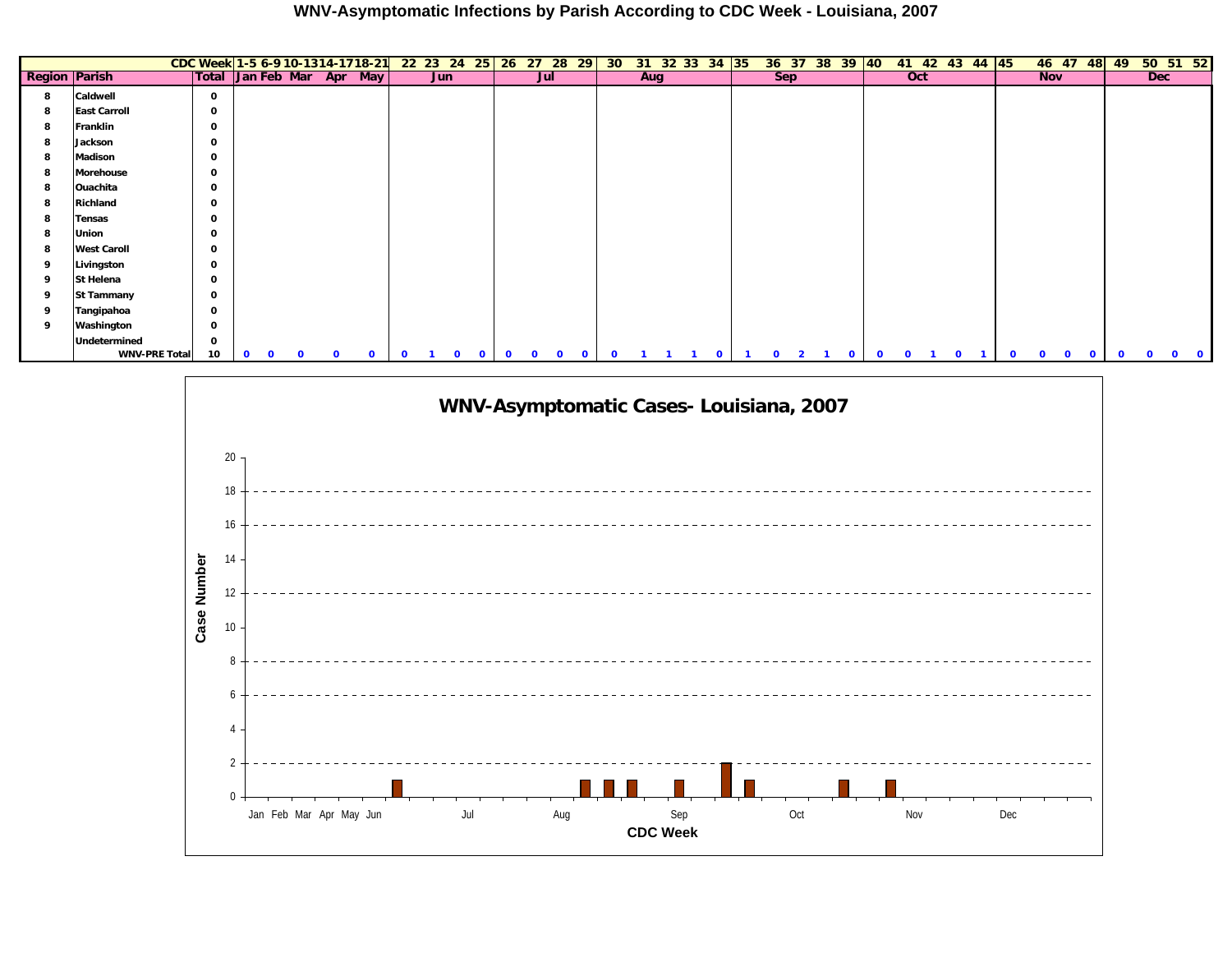**Human Summary - Louisiana, 2002-2007**



0

50

 $\frac{27}{13}$ 

**22**

**10**

**0**  $\begin{bmatrix} 23 & 24 \\ -3 & 7 \end{bmatrix}$  **16**  $\begin{bmatrix} 22 & 27 \\ 1 & 21 \end{bmatrix}$ 

2002 2003 2004 2005 2006 2007**Year**

**23**

**54**

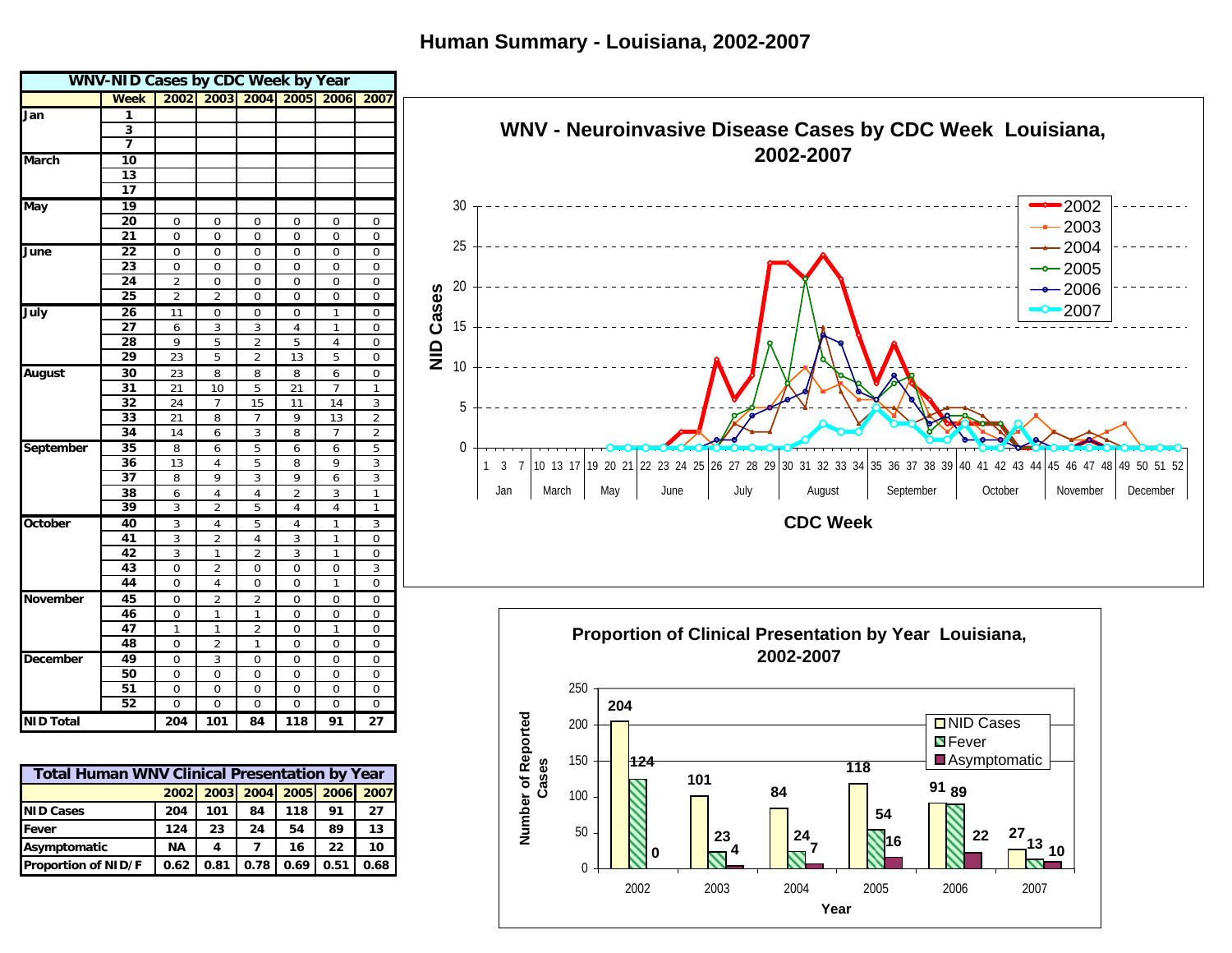

|  |  | Week of Onset |
|--|--|---------------|
|  |  |               |

| <b>Parish</b>           | <b>Humans</b>                | <b>Horses</b>                | <b>Mosquito Pools</b>        | <b>Wild Birds</b>                         | <b>Dead Birds</b>                 | <b>Chickens</b>                |
|-------------------------|------------------------------|------------------------------|------------------------------|-------------------------------------------|-----------------------------------|--------------------------------|
|                         | <b>This Wk</b><br><b>YTD</b> | <b>This Wk</b><br><b>YTD</b> | <b>This Wk</b><br><b>YTD</b> | <b>YTD</b><br><b>Submitted</b><br>This Wk | <b>Submitted</b><br><b>YTD</b>    | <b>Submitted</b><br><b>YTD</b> |
| Acadia                  |                              |                              | $\overline{8}$               |                                           |                                   |                                |
| Ascension               |                              |                              | 13                           |                                           |                                   | $\mathbf 0$<br>13              |
| Avoyelles               | 1                            |                              |                              |                                           |                                   |                                |
| Beauregard              | $\overline{2}$               |                              |                              |                                           |                                   |                                |
| Bienville               |                              | 1                            |                              |                                           |                                   |                                |
| <b>Bossier</b>          | $\mathbf{1}$                 |                              |                              |                                           |                                   |                                |
| Caddo                   | 11                           | $\mathbf{1}$                 | 20                           |                                           |                                   |                                |
| Calcasieu               | $\overline{2}$               | $\mathbf{1}$                 | 48                           |                                           | $6\phantom{1}$<br>$\mathbf 0$     |                                |
| Cameron                 |                              |                              | 8                            |                                           |                                   |                                |
| Concordia               | $\mathbf{1}$                 |                              |                              |                                           |                                   |                                |
| East Baton Rouge        | $\mathbf 2$                  |                              | 68                           | 97<br>2242                                | $\mathbf{1}$<br>8                 |                                |
| Evangeline              | $\mathbf{1}$                 | $\overline{2}$               |                              |                                           |                                   |                                |
| Iberia                  |                              |                              | 17                           |                                           | $\mathbf{1}$<br>4                 |                                |
| Iberville               |                              |                              | 11                           |                                           |                                   |                                |
| Jackson                 | $\mathbf{1}$                 |                              |                              |                                           |                                   |                                |
| Jefferson               | 3                            |                              | 23                           |                                           | $\mathbf{0}$<br>$\mathbf{1}$      | 495<br>34                      |
| Jefferson Davis         |                              |                              | 10                           | 334<br>20                                 | 0<br>$\mathbf{1}$                 | 12<br>300                      |
| Lafayette               | $\overline{1}$               |                              |                              |                                           |                                   | 9<br>237                       |
| Lafourche               |                              | $\mathbf{1}$                 | $\overline{7}$               |                                           |                                   |                                |
| Livingston              | $\mathbf{1}$                 |                              |                              |                                           | $\mathbf 0$<br>$\mathbf{3}$       |                                |
| Morehouse               | $\mathbf{1}$                 |                              |                              |                                           |                                   |                                |
| Orleans                 | 4                            |                              | 11                           |                                           |                                   |                                |
| Ouachita                | $\mathbf{2}$                 | $\overline{2}$               | 84                           |                                           | 8<br>4                            |                                |
| Plaquemines             |                              |                              | $\overline{2}$               |                                           |                                   |                                |
| Rapides                 | 5                            | $\mathbf{1}$                 |                              |                                           |                                   |                                |
| Sabine                  | $\mathbf{1}$                 |                              |                              |                                           |                                   |                                |
| St. Bernard             |                              |                              | 48                           |                                           |                                   | 189<br>4                       |
| St. Charles             |                              | $\mathbf{1}$                 | $5\phantom{.0}$              |                                           |                                   | $\mathbf{1}$<br>248            |
| St. James               |                              |                              | 24                           |                                           |                                   |                                |
| St. John                | $\mathbf{1}$                 |                              | 6                            |                                           |                                   | $\mathbf{1}$<br>275            |
| St. Landry              | 1                            | $\mathbf{2}$                 |                              |                                           |                                   |                                |
| St. Martin              |                              |                              | 15                           |                                           |                                   | 150<br>4                       |
| St. Mary                |                              |                              |                              |                                           |                                   | 186<br>6                       |
| St. Tammany             | $\mathbf{1}$                 | $\overline{2}$               | 69                           |                                           | 3<br>0                            | $\overline{\mathbf{2}}$<br>168 |
| Tangipahoa              | $\overline{\mathbf{2}}$      |                              | 63                           |                                           | $\overline{4}$<br>$\Omega$        |                                |
| Terrrebonne             |                              | $\overline{1}$               | 8                            |                                           |                                   | $\mathbf 0$<br>408             |
| Union                   |                              |                              |                              |                                           |                                   |                                |
| Vermilion               |                              |                              |                              |                                           | $\overline{2}$<br>$5\phantom{.0}$ |                                |
| Vernon                  |                              | $\mathbf{1}$                 |                              |                                           |                                   | 3<br>199                       |
| Washington              | $\overline{2}$               |                              |                              |                                           |                                   |                                |
| Webster                 | $\mathbf{1}$                 |                              |                              |                                           |                                   |                                |
| West Baton Rouge        |                              | $\mathbf{1}$                 | 38                           |                                           |                                   |                                |
| <b>West Carroll</b>     | $\overline{2}$               |                              |                              |                                           |                                   |                                |
| Unknown                 |                              |                              |                              |                                           | $\mathbf{1}$<br>$\mathbf{1}$      |                                |
|                         |                              |                              |                              |                                           |                                   |                                |
| <b>Statewide Totals</b> |                              |                              |                              |                                           |                                   |                                |
| <b>Positives</b>        | 50                           | 17                           | $\bf{0}$<br>606              | $\mathbf{0}$<br>117                       | $\overline{9}$                    | 76                             |
| <b>Number Tested</b>    | TBD                          | 134                          | 24886                        | 2576                                      | 44                                | 2868                           |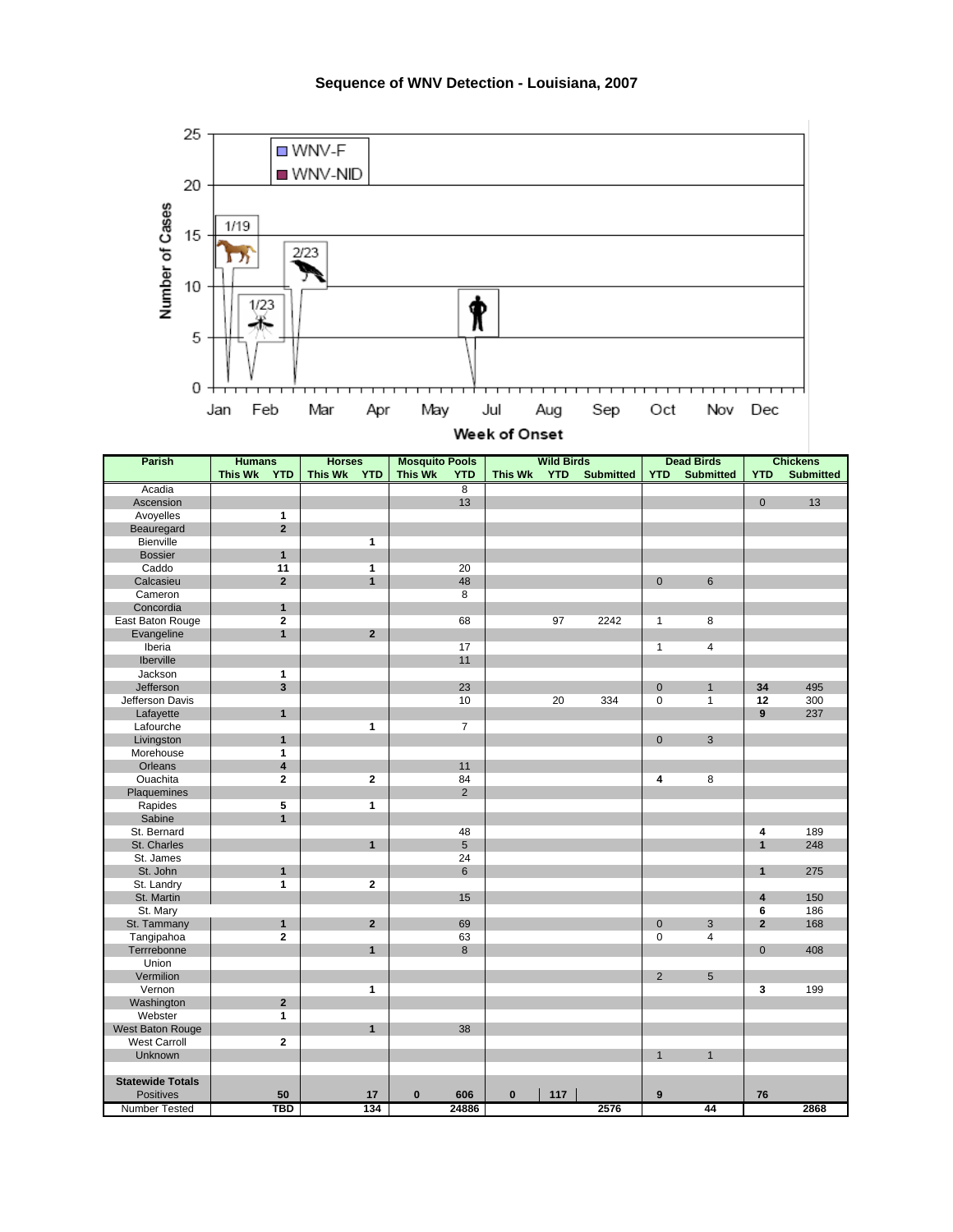## **WNV Horses - Louisiana, 2007**

|                          |                         |                | CDC Week 1-5 6-910-1314-1718-21 22 23 24 25 26 27 28 29 30 31 32 33 34 35 |              |                         |              |                | 36 37 38 39 40 41 42 43 44 45 | 46 47 48 49 50 51 52     |
|--------------------------|-------------------------|----------------|---------------------------------------------------------------------------|--------------|-------------------------|--------------|----------------|-------------------------------|--------------------------|
|                          | <b>Region Parish</b>    | <b>Total</b>   | Jan Feb Mar Apr May                                                       | <b>Jun</b>   | <b>Jul</b>              | Aug          | <b>Sep</b>     | <b>Oct</b>                    | <b>Nov</b><br><b>Dec</b> |
| $\overline{1}$           | Jefferson               | $\mathbf 0$    |                                                                           |              |                         |              |                |                               |                          |
| $\mathbf{1}$             | Orleans                 | $\mathbf 0$    |                                                                           |              |                         |              |                |                               |                          |
| $\mathbf{1}$             | <b>Plaquemines</b>      | $\mathbf{o}$   |                                                                           |              |                         |              |                |                               |                          |
| $\mathbf{1}$             | <b>St Bernard</b>       | $\mathbf{o}$   |                                                                           |              |                         |              |                |                               |                          |
| $\overline{\mathbf{2}}$  | Ascension               | $\mathbf 0$    |                                                                           |              |                         |              |                |                               |                          |
| $\overline{\mathbf{2}}$  | <b>East Baton Rouge</b> | $\mathbf 0$    |                                                                           |              |                         |              |                |                               |                          |
| $\mathbf 2$              | East Feliciana          | $\mathbf 0$    |                                                                           |              |                         |              |                |                               |                          |
| $\overline{\mathbf{2}}$  | <b>I</b> berville       | $\mathbf 0$    |                                                                           |              |                         |              |                |                               |                          |
| $\mathbf 2$              | <b>Pointe Coupee</b>    | $\mathbf 0$    |                                                                           |              |                         |              |                |                               |                          |
| $\overline{\mathbf{2}}$  | <b>West Baton Rouge</b> | $\mathbf{1}$   |                                                                           |              |                         |              |                | $\mathbf{1}$                  |                          |
| $\overline{\mathbf{2}}$  | <b>West Feliciana</b>   | $\mathbf 0$    |                                                                           |              |                         |              |                |                               |                          |
| 3                        | <b>Assumption</b>       | $\mathbf 0$    |                                                                           |              |                         |              |                |                               |                          |
| 3                        | Lafourche               | $\mathbf{1}$   |                                                                           |              | $\overline{\mathbf{1}}$ |              |                |                               |                          |
| 3                        | <b>St Charles</b>       | $\mathbf{1}$   |                                                                           | $\mathbf{1}$ |                         |              |                |                               |                          |
| 3                        | St James                | $\mathbf 0$    |                                                                           |              |                         |              |                |                               |                          |
| 3                        | St John                 | $\mathbf{o}$   |                                                                           |              |                         |              |                |                               |                          |
| 3                        | <b>St Mary</b>          | $\mathbf 0$    |                                                                           |              |                         |              |                |                               |                          |
| 3                        | Terrebonne              | $\mathbf{1}$   |                                                                           |              |                         | $\mathbf{1}$ |                |                               |                          |
| $\pmb{4}$                | Acadia                  | $\mathbf{o}$   |                                                                           |              |                         |              |                |                               |                          |
| $\overline{\mathbf{4}}$  | Evangeline              | $\overline{2}$ |                                                                           |              |                         |              | $1 \quad 1$    |                               |                          |
| 4                        | Iberia                  | $\mathbf 0$    |                                                                           |              |                         |              |                |                               |                          |
| 4                        | Lafayette               | $\mathbf 0$    |                                                                           |              |                         |              |                |                               |                          |
| 4                        | <b>St Landry</b>        | $\overline{2}$ |                                                                           |              |                         |              | $\overline{1}$ | $\mathbf{1}$                  |                          |
| $\overline{\mathbf{4}}$  | <b>St Martin</b>        | $\mathbf 0$    |                                                                           |              |                         |              |                |                               |                          |
| 4                        | Vermillion              | $\mathbf{o}$   |                                                                           |              |                         |              |                |                               |                          |
| 5                        | Allen                   | $\mathbf{o}$   |                                                                           |              |                         |              |                |                               |                          |
| $\overline{\mathbf{5}}$  | Beauregard              | $\mathbf 0$    |                                                                           |              |                         |              |                |                               |                          |
| 5                        | Calcasieu               | $\mathbf{1}$   |                                                                           |              |                         |              | $\mathbf{1}$   |                               |                          |
| 5                        | Cameron                 | $\mathbf 0$    |                                                                           |              |                         |              |                |                               |                          |
| $\overline{\mathbf{5}}$  | <b>Jefferson Davis</b>  | $\mathbf 0$    |                                                                           |              |                         |              |                |                               |                          |
| 6                        | <b>Avoyelles</b>        | $\mathbf{o}$   |                                                                           |              |                         |              |                |                               |                          |
| 6                        | Catahoula               | $\mathbf 0$    |                                                                           |              |                         |              |                |                               |                          |
| 6                        | Concordia               | $\mathbf 0$    |                                                                           |              |                         |              |                |                               |                          |
| 6                        | Grant                   | $\mathbf 0$    |                                                                           |              |                         |              |                |                               |                          |
| 6                        | Lasalle                 | $\mathbf 0$    |                                                                           |              |                         |              |                |                               |                          |
| 6                        | Rapides                 | $\mathbf{1}$   |                                                                           |              |                         |              |                | $\mathbf{1}$                  |                          |
| 6                        | Vernon                  | $\mathbf{1}$   |                                                                           |              |                         |              |                | $\mathbf{1}$                  |                          |
| 6                        | Winn                    | $\mathbf{o}$   |                                                                           |              |                         |              |                |                               |                          |
| $\overline{\phantom{a}}$ | <b>Bienville</b>        | $\mathbf{1}$   |                                                                           |              |                         |              |                | $\overline{\mathbf{1}}$       |                          |
| $\overline{7}$           | <b>Bossier</b>          | $\mathbf 0$    |                                                                           |              |                         |              |                |                               |                          |
| $\overline{7}$           | Caddo                   | $\mathbf{1}$   |                                                                           |              |                         | $\mathbf{1}$ |                |                               |                          |
| $\overline{\phantom{a}}$ | Claiborne               | $\mathbf 0$    |                                                                           |              |                         |              |                |                               |                          |
| $\overline{7}$           | <b>DeSoto</b>           | $\mathbf 0$    |                                                                           |              |                         |              |                |                               |                          |
| $\overline{\phantom{a}}$ | Lincoln                 | $\mathbf 0$    |                                                                           |              |                         |              |                |                               |                          |
| $\overline{7}$           | Natchitoches            | $\mathbf 0$    |                                                                           |              |                         |              |                |                               |                          |
| $\overline{7}$           | <b>Red River</b>        | $\mathbf 0$    |                                                                           |              |                         |              |                |                               |                          |
| $\overline{7}$           | Sabine                  | $\mathbf 0$    |                                                                           |              |                         |              |                |                               |                          |
| $\overline{7}$           | Webster                 | $\mathbf 0$    |                                                                           |              |                         |              |                |                               |                          |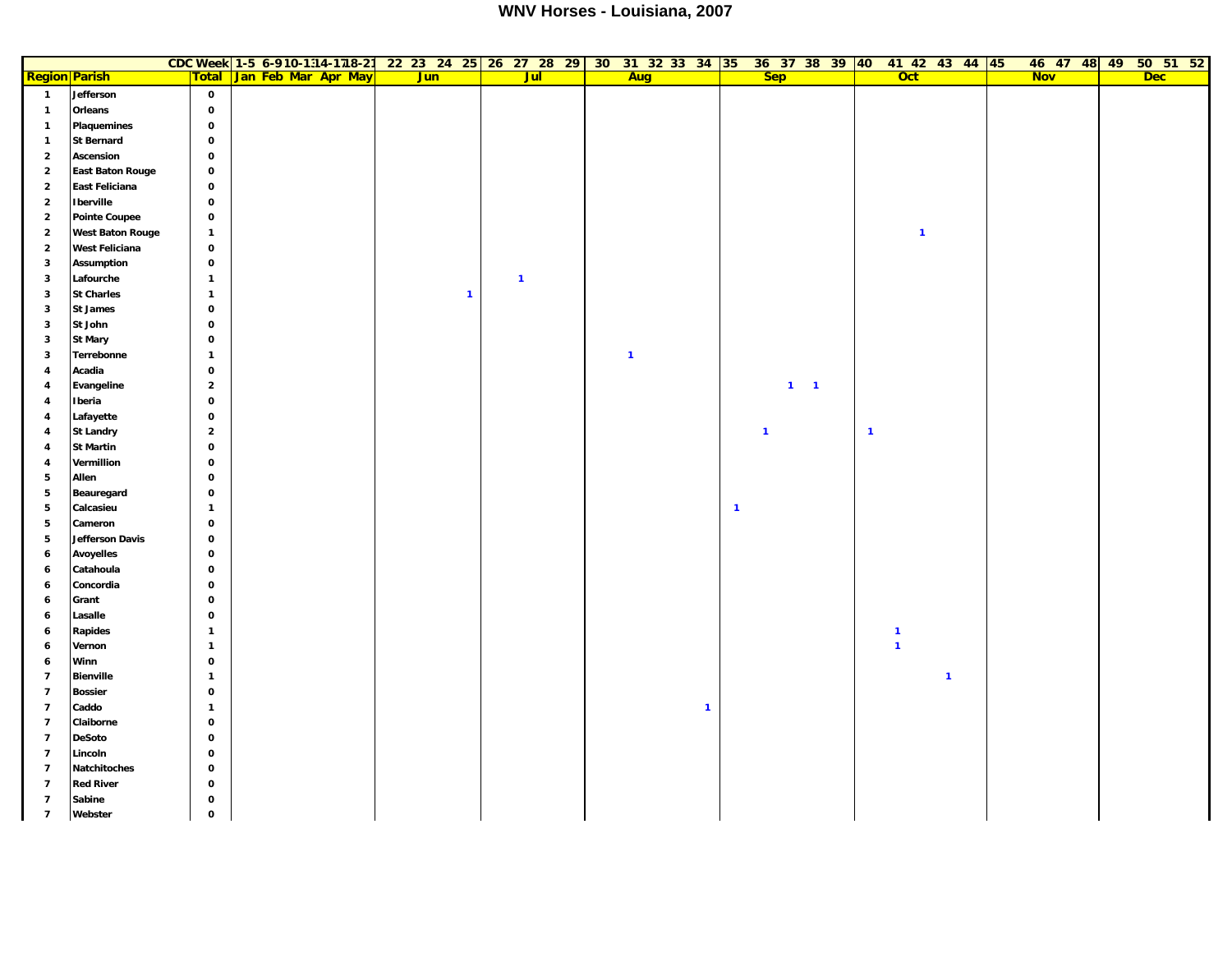## **WNV Horses - Louisiana, 2007**

| <b>Total Jan Feb Mar Apr May</b><br><b>Sep</b><br>$_{\rm Oct}$<br><b>Nov</b><br><b>Region Parish</b><br><b>Jun</b><br><b>Jul</b><br>Aug<br>Caldwell<br>$\mathbf 0$<br>8<br><b>East Carroll</b><br>8<br>$\mathbf 0$<br>8<br>Franklin<br>$\mathbf 0$<br>Jackson<br>$\mathbf 0$<br>8<br><b>Madison</b><br>0<br>8<br>Morehouse<br>$\mathbf 0$<br>8<br>8<br>Ouachita<br>$\overline{2}$<br>$\overline{1}$<br>$\mathbf{1}$<br>Richland<br>$\mathbf 0$<br>8<br>8<br>Tensas<br>0<br><b>Union</b><br>0<br>8<br><b>West Caroll</b><br>$\mathbf 0$<br>8<br>Livingston<br>$\mathbf 0$<br>9<br>St Helena<br>9<br>0<br><b>St Tammany</b><br>$\overline{2}$<br>9<br>$\mathbf{1}$<br>-1<br>Tangipahoa<br>$\mathbf 0$<br>9<br>Washington<br>0<br>9<br>Undetermined<br>O<br><b>WNV-Horses Total</b><br>17<br>$\mathbf{o}$<br>$\mathbf{o}$<br>$\mathbf{o}$<br>$\mathbf{0}$<br>$\mathbf{o}$<br>$\Omega$<br>$\mathbf{o}$<br>$\mathbf{o}$<br>$\Omega$<br>$\mathbf{o}$<br>$\mathbf{o}$<br>$\Omega$<br>$\Omega$<br>$\overline{\phantom{a}}$<br>$\mathbf{o}$<br>$\mathbf{o}$<br>$\Omega$<br>$\Omega$<br>-2<br>$\mathbf{o}$<br>-1<br>-1<br>WNV Infections- Horses - Louisiana, 2007<br>2.5<br>2<br>Case Number<br>1.5<br>-1<br>0.5<br>$\boldsymbol{0}$<br>Jan Feb Mar Apr May Jun<br>Nov<br>Jul<br>Sep<br>Oct<br>Dec<br>Aug<br><b>CDC Week</b> |  |  |  |  | CDC Week 1-5 6-910-1314-1718-21 |  |  |  |  |  | 22 23 24 25 26 27 28 29 30 31 32 33 34 35 |  | 36 37 38 39 40 |  |  | 41 42 43 44 45 |  | 46 47 48 49 |            | 50 51 52 |
|---------------------------------------------------------------------------------------------------------------------------------------------------------------------------------------------------------------------------------------------------------------------------------------------------------------------------------------------------------------------------------------------------------------------------------------------------------------------------------------------------------------------------------------------------------------------------------------------------------------------------------------------------------------------------------------------------------------------------------------------------------------------------------------------------------------------------------------------------------------------------------------------------------------------------------------------------------------------------------------------------------------------------------------------------------------------------------------------------------------------------------------------------------------------------------------------------------------------------------------------------------------------------------------------------------------------|--|--|--|--|---------------------------------|--|--|--|--|--|-------------------------------------------|--|----------------|--|--|----------------|--|-------------|------------|----------|
|                                                                                                                                                                                                                                                                                                                                                                                                                                                                                                                                                                                                                                                                                                                                                                                                                                                                                                                                                                                                                                                                                                                                                                                                                                                                                                                     |  |  |  |  |                                 |  |  |  |  |  |                                           |  |                |  |  |                |  |             | <b>Dec</b> |          |
|                                                                                                                                                                                                                                                                                                                                                                                                                                                                                                                                                                                                                                                                                                                                                                                                                                                                                                                                                                                                                                                                                                                                                                                                                                                                                                                     |  |  |  |  |                                 |  |  |  |  |  |                                           |  |                |  |  |                |  |             |            |          |
|                                                                                                                                                                                                                                                                                                                                                                                                                                                                                                                                                                                                                                                                                                                                                                                                                                                                                                                                                                                                                                                                                                                                                                                                                                                                                                                     |  |  |  |  |                                 |  |  |  |  |  |                                           |  |                |  |  |                |  |             |            |          |
|                                                                                                                                                                                                                                                                                                                                                                                                                                                                                                                                                                                                                                                                                                                                                                                                                                                                                                                                                                                                                                                                                                                                                                                                                                                                                                                     |  |  |  |  |                                 |  |  |  |  |  |                                           |  |                |  |  |                |  |             |            |          |
|                                                                                                                                                                                                                                                                                                                                                                                                                                                                                                                                                                                                                                                                                                                                                                                                                                                                                                                                                                                                                                                                                                                                                                                                                                                                                                                     |  |  |  |  |                                 |  |  |  |  |  |                                           |  |                |  |  |                |  |             |            |          |
|                                                                                                                                                                                                                                                                                                                                                                                                                                                                                                                                                                                                                                                                                                                                                                                                                                                                                                                                                                                                                                                                                                                                                                                                                                                                                                                     |  |  |  |  |                                 |  |  |  |  |  |                                           |  |                |  |  |                |  |             |            |          |
|                                                                                                                                                                                                                                                                                                                                                                                                                                                                                                                                                                                                                                                                                                                                                                                                                                                                                                                                                                                                                                                                                                                                                                                                                                                                                                                     |  |  |  |  |                                 |  |  |  |  |  |                                           |  |                |  |  |                |  |             |            |          |
|                                                                                                                                                                                                                                                                                                                                                                                                                                                                                                                                                                                                                                                                                                                                                                                                                                                                                                                                                                                                                                                                                                                                                                                                                                                                                                                     |  |  |  |  |                                 |  |  |  |  |  |                                           |  |                |  |  |                |  |             |            |          |
|                                                                                                                                                                                                                                                                                                                                                                                                                                                                                                                                                                                                                                                                                                                                                                                                                                                                                                                                                                                                                                                                                                                                                                                                                                                                                                                     |  |  |  |  |                                 |  |  |  |  |  |                                           |  |                |  |  |                |  |             |            |          |
|                                                                                                                                                                                                                                                                                                                                                                                                                                                                                                                                                                                                                                                                                                                                                                                                                                                                                                                                                                                                                                                                                                                                                                                                                                                                                                                     |  |  |  |  |                                 |  |  |  |  |  |                                           |  |                |  |  |                |  |             |            |          |
|                                                                                                                                                                                                                                                                                                                                                                                                                                                                                                                                                                                                                                                                                                                                                                                                                                                                                                                                                                                                                                                                                                                                                                                                                                                                                                                     |  |  |  |  |                                 |  |  |  |  |  |                                           |  |                |  |  |                |  |             |            |          |
|                                                                                                                                                                                                                                                                                                                                                                                                                                                                                                                                                                                                                                                                                                                                                                                                                                                                                                                                                                                                                                                                                                                                                                                                                                                                                                                     |  |  |  |  |                                 |  |  |  |  |  |                                           |  |                |  |  |                |  |             |            |          |
|                                                                                                                                                                                                                                                                                                                                                                                                                                                                                                                                                                                                                                                                                                                                                                                                                                                                                                                                                                                                                                                                                                                                                                                                                                                                                                                     |  |  |  |  |                                 |  |  |  |  |  |                                           |  |                |  |  |                |  |             |            |          |
|                                                                                                                                                                                                                                                                                                                                                                                                                                                                                                                                                                                                                                                                                                                                                                                                                                                                                                                                                                                                                                                                                                                                                                                                                                                                                                                     |  |  |  |  |                                 |  |  |  |  |  |                                           |  |                |  |  |                |  |             |            |          |
|                                                                                                                                                                                                                                                                                                                                                                                                                                                                                                                                                                                                                                                                                                                                                                                                                                                                                                                                                                                                                                                                                                                                                                                                                                                                                                                     |  |  |  |  |                                 |  |  |  |  |  |                                           |  |                |  |  |                |  |             |            |          |
|                                                                                                                                                                                                                                                                                                                                                                                                                                                                                                                                                                                                                                                                                                                                                                                                                                                                                                                                                                                                                                                                                                                                                                                                                                                                                                                     |  |  |  |  |                                 |  |  |  |  |  |                                           |  |                |  |  |                |  |             |            |          |
|                                                                                                                                                                                                                                                                                                                                                                                                                                                                                                                                                                                                                                                                                                                                                                                                                                                                                                                                                                                                                                                                                                                                                                                                                                                                                                                     |  |  |  |  |                                 |  |  |  |  |  |                                           |  |                |  |  |                |  |             |            |          |
|                                                                                                                                                                                                                                                                                                                                                                                                                                                                                                                                                                                                                                                                                                                                                                                                                                                                                                                                                                                                                                                                                                                                                                                                                                                                                                                     |  |  |  |  |                                 |  |  |  |  |  |                                           |  |                |  |  |                |  |             |            |          |
|                                                                                                                                                                                                                                                                                                                                                                                                                                                                                                                                                                                                                                                                                                                                                                                                                                                                                                                                                                                                                                                                                                                                                                                                                                                                                                                     |  |  |  |  |                                 |  |  |  |  |  |                                           |  |                |  |  |                |  |             |            | $\Omega$ |
|                                                                                                                                                                                                                                                                                                                                                                                                                                                                                                                                                                                                                                                                                                                                                                                                                                                                                                                                                                                                                                                                                                                                                                                                                                                                                                                     |  |  |  |  |                                 |  |  |  |  |  |                                           |  |                |  |  |                |  |             |            |          |
|                                                                                                                                                                                                                                                                                                                                                                                                                                                                                                                                                                                                                                                                                                                                                                                                                                                                                                                                                                                                                                                                                                                                                                                                                                                                                                                     |  |  |  |  |                                 |  |  |  |  |  |                                           |  |                |  |  |                |  |             |            |          |
|                                                                                                                                                                                                                                                                                                                                                                                                                                                                                                                                                                                                                                                                                                                                                                                                                                                                                                                                                                                                                                                                                                                                                                                                                                                                                                                     |  |  |  |  |                                 |  |  |  |  |  |                                           |  |                |  |  |                |  |             |            |          |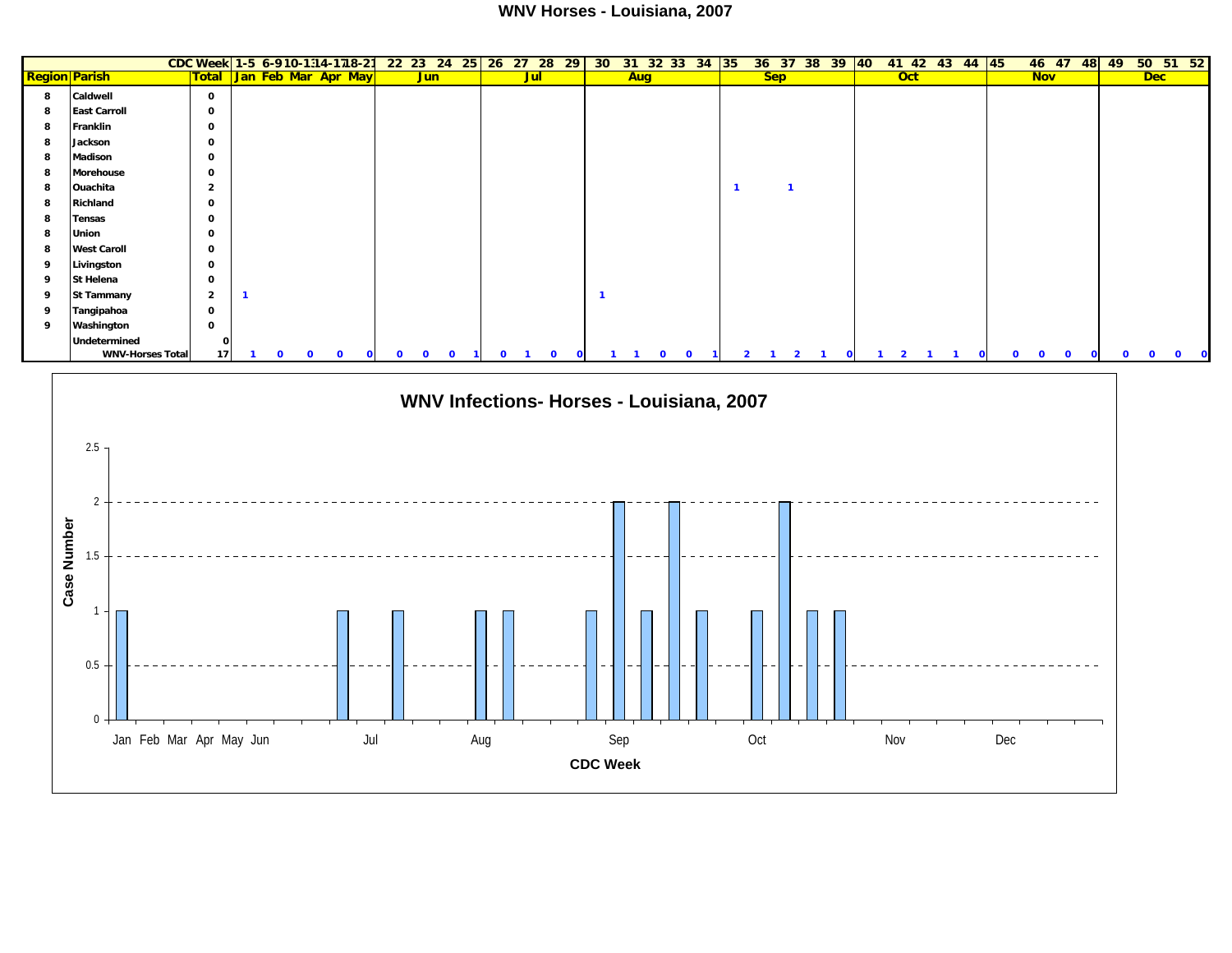## **EEE Horses -Louisiana, 2007**

|                          |                         |                | CDC Week 1-5 6-910-1314-1718-21 22 23 24 25 26 27 28 29 30 31 32 33 34 35 36 37 38 39 40 41 42 43 44 45 |              |                         |              |                         |              |                         |              |                |              |                         |              |              |  |            |  |            | 46 47 48 49 50 51 52 |
|--------------------------|-------------------------|----------------|---------------------------------------------------------------------------------------------------------|--------------|-------------------------|--------------|-------------------------|--------------|-------------------------|--------------|----------------|--------------|-------------------------|--------------|--------------|--|------------|--|------------|----------------------|
| <b>Region Parish</b>     |                         | Total          | Jan Feb Mar Apr May                                                                                     | <b>Jun</b>   | Jul                     |              |                         | Aug          |                         |              |                | Sep          |                         |              | Oct          |  | <b>Nov</b> |  | <b>Dec</b> |                      |
| $\overline{1}$           | Jefferson               | $\overline{1}$ |                                                                                                         |              |                         |              |                         |              | $\mathbf{1}$            |              |                |              |                         |              |              |  |            |  |            |                      |
| $\mathbf{1}$             | Orleans                 | $\mathbf 0$    |                                                                                                         |              |                         |              |                         |              |                         |              |                |              |                         |              |              |  |            |  |            |                      |
| $\mathbf{1}$             | <b>Plaquemines</b>      | $\mathbf 0$    |                                                                                                         |              |                         |              |                         |              |                         |              |                |              |                         |              |              |  |            |  |            |                      |
| $\mathbf{1}$             | <b>St Bernard</b>       | $\mathbf 0$    |                                                                                                         |              |                         |              |                         |              |                         |              |                |              |                         |              |              |  |            |  |            |                      |
| $\overline{2}$           | Ascension               | $\overline{2}$ |                                                                                                         |              |                         |              |                         | $\mathbf{1}$ |                         |              |                |              | $\mathbf{1}$            |              |              |  |            |  |            |                      |
| $\overline{\mathbf{2}}$  | <b>East Baton Rouge</b> | $\mathbf{1}$   |                                                                                                         |              |                         |              |                         |              |                         | $\mathbf{1}$ |                |              |                         |              |              |  |            |  |            |                      |
| $\overline{\mathbf{2}}$  | East Feliciana          | $\mathbf 0$    |                                                                                                         |              |                         |              |                         |              |                         |              |                |              |                         |              |              |  |            |  |            |                      |
| $\overline{\mathbf{2}}$  | Iberville               | $\mathbf{1}$   |                                                                                                         |              |                         |              |                         |              | $\mathbf{1}$            |              |                |              |                         |              |              |  |            |  |            |                      |
| $\overline{\mathbf{2}}$  | <b>Pointe Coupee</b>    | $\mathbf 0$    |                                                                                                         |              |                         |              |                         |              |                         |              |                |              |                         |              |              |  |            |  |            |                      |
| $\overline{\mathbf{2}}$  | <b>West Baton Rouge</b> | $\mathbf 0$    |                                                                                                         |              |                         |              |                         |              |                         |              |                |              |                         |              |              |  |            |  |            |                      |
| $\overline{\mathbf{2}}$  | <b>West Feliciana</b>   | $\mathbf 0$    |                                                                                                         |              |                         |              |                         |              |                         |              |                |              |                         |              |              |  |            |  |            |                      |
| $\mathbf{3}$             | <b>Assumption</b>       | $\mathbf 0$    |                                                                                                         |              |                         |              |                         |              |                         |              |                |              |                         |              |              |  |            |  |            |                      |
| 3                        | Lafourche               | $\overline{7}$ |                                                                                                         |              | $\overline{\mathbf{4}}$ |              | $\overline{\mathbf{1}}$ |              | $\overline{\mathbf{2}}$ |              |                |              |                         |              |              |  |            |  |            |                      |
| $\mathbf{3}$             | <b>St Charles</b>       | $\mathbf{3}$   |                                                                                                         | $\mathbf{1}$ |                         |              |                         |              | $1 - 1$                 |              |                |              |                         |              |              |  |            |  |            |                      |
| 3                        | <b>St James</b>         | $\mathbf 0$    |                                                                                                         |              |                         |              |                         |              |                         |              |                |              |                         |              |              |  |            |  |            |                      |
| $\mathbf{3}$             | St John                 | $\mathbf 0$    |                                                                                                         |              |                         |              |                         |              |                         |              |                |              |                         |              |              |  |            |  |            |                      |
| $\mathbf{3}$             | <b>St Mary</b>          | $\mathbf 0$    |                                                                                                         |              |                         |              |                         |              |                         |              |                |              |                         |              |              |  |            |  |            |                      |
| 3                        | Terrebonne              | 8              |                                                                                                         |              | $\mathbf{1}$            | $\mathbf{1}$ | $\blacksquare$          |              | $1 \quad 2 \quad 2$     |              |                |              |                         |              |              |  |            |  |            |                      |
| 4                        | Acadia                  | $\mathbf 0$    |                                                                                                         |              |                         |              |                         |              |                         |              |                |              |                         |              |              |  |            |  |            |                      |
| 4                        | Evangeline              | $\overline{2}$ |                                                                                                         |              |                         |              |                         |              |                         |              |                |              | $\mathbf{1}$            | $\mathbf{1}$ |              |  |            |  |            |                      |
| $\overline{\mathbf{4}}$  | Iberia                  | $\mathbf 0$    |                                                                                                         |              |                         |              |                         |              |                         |              |                |              |                         |              |              |  |            |  |            |                      |
| 4                        | Lafayette               | $\mathbf 0$    |                                                                                                         |              |                         |              |                         |              |                         |              |                |              |                         |              |              |  |            |  |            |                      |
| $\overline{4}$           | <b>St Landry</b>        | $\mathbf{3}$   |                                                                                                         |              |                         |              |                         |              |                         | $\mathbf{1}$ |                |              | $\mathbf{1}$            | $\mathbf{1}$ |              |  |            |  |            |                      |
| 4                        | <b>St Martin</b>        | $\mathbf{1}$   |                                                                                                         |              |                         |              |                         |              |                         |              |                |              | $\mathbf{1}$            |              |              |  |            |  |            |                      |
| $\overline{\mathbf{4}}$  | Vermillion              | $\mathbf 0$    |                                                                                                         |              |                         |              |                         |              |                         |              |                |              |                         |              |              |  |            |  |            |                      |
| 5                        | Allen                   | $\mathbf 0$    |                                                                                                         |              |                         |              |                         |              |                         |              |                |              |                         |              |              |  |            |  |            |                      |
| 5                        | Beauregard              | $\mathbf 0$    |                                                                                                         |              |                         |              |                         |              |                         |              |                |              |                         |              |              |  |            |  |            |                      |
| 5                        | Calcasieu               | $\overline{2}$ |                                                                                                         |              |                         |              |                         |              |                         |              | $\overline{1}$ |              | $\overline{\mathbf{1}}$ |              |              |  |            |  |            |                      |
| 5                        | Cameron                 | $\mathbf 0$    |                                                                                                         |              |                         |              |                         |              |                         |              |                |              |                         |              |              |  |            |  |            |                      |
| 5                        | Jefferson Davis         | $\mathbf 0$    |                                                                                                         |              |                         |              |                         |              |                         |              |                |              |                         |              |              |  |            |  |            |                      |
| $\bf 6$                  | Avoyelles               | $\mathbf 2$    |                                                                                                         |              |                         |              |                         |              |                         |              |                | $\mathbf{1}$ |                         |              | $\mathbf{1}$ |  |            |  |            |                      |
| 6                        | Catahoula               | $\mathbf 0$    |                                                                                                         |              |                         |              |                         |              |                         |              |                |              |                         |              |              |  |            |  |            |                      |
| 6                        | Concordia               | $\mathbf 0$    |                                                                                                         |              |                         |              |                         |              |                         |              |                |              |                         |              |              |  |            |  |            |                      |
| 6                        | Grant                   | $\mathbf 0$    |                                                                                                         |              |                         |              |                         |              |                         |              |                |              |                         |              |              |  |            |  |            |                      |
| 6                        | Lasalle                 | $\mathbf 0$    |                                                                                                         |              |                         |              |                         |              |                         |              |                |              |                         |              |              |  |            |  |            |                      |
| 6                        | <b>Rapides</b>          | $\mathbf 0$    |                                                                                                         |              |                         |              |                         |              |                         |              |                |              |                         |              |              |  |            |  |            |                      |
| 6                        | Vernon                  | $\mathbf 0$    |                                                                                                         |              |                         |              |                         |              |                         |              |                |              |                         |              |              |  |            |  |            |                      |
| 6                        | Winn                    | $\mathbf 0$    |                                                                                                         |              |                         |              |                         |              |                         |              |                |              |                         |              |              |  |            |  |            |                      |
| $\overline{7}$           | <b>Bienville</b>        | $\mathbf{1}$   |                                                                                                         |              |                         |              |                         |              | $\mathbf{1}$            |              |                |              |                         |              |              |  |            |  |            |                      |
| $\overline{7}$           | <b>Bossier</b>          | $\mathbf 0$    |                                                                                                         |              |                         |              |                         |              |                         |              |                |              |                         |              |              |  |            |  |            |                      |
| $\overline{7}$           | Caddo                   | $\mathbf{1}$   |                                                                                                         |              |                         |              |                         |              |                         | $\mathbf{1}$ |                |              |                         |              |              |  |            |  |            |                      |
| $\overline{7}$           | Claiborne               | $\mathbf 0$    |                                                                                                         |              |                         |              |                         |              |                         |              |                |              |                         |              |              |  |            |  |            |                      |
| $\overline{7}$           | <b>DeSoto</b>           | $\mathbf{1}$   |                                                                                                         |              |                         |              | $\overline{\mathbf{1}}$ |              |                         |              |                |              |                         |              |              |  |            |  |            |                      |
| $\overline{7}$           | Lincoln                 | $\mathbf 0$    |                                                                                                         |              |                         |              |                         |              |                         |              |                |              |                         |              |              |  |            |  |            |                      |
| $\overline{7}$           | Natchitoches            | $\mathbf{1}$   |                                                                                                         |              |                         |              |                         |              |                         | $\mathbf{1}$ |                |              |                         |              |              |  |            |  |            |                      |
| $\overline{\phantom{a}}$ | <b>Red River</b>        | $\mathbf 0$    |                                                                                                         |              |                         |              |                         |              |                         |              |                |              |                         |              |              |  |            |  |            |                      |
| $\overline{7}$           | Sabine                  | $\mathbf 0$    |                                                                                                         |              |                         |              |                         |              |                         |              |                |              |                         |              |              |  |            |  |            |                      |
| $\overline{\phantom{a}}$ | Webster                 | $\mathbf 0$    |                                                                                                         |              |                         |              |                         |              |                         |              |                |              |                         |              |              |  |            |  |            |                      |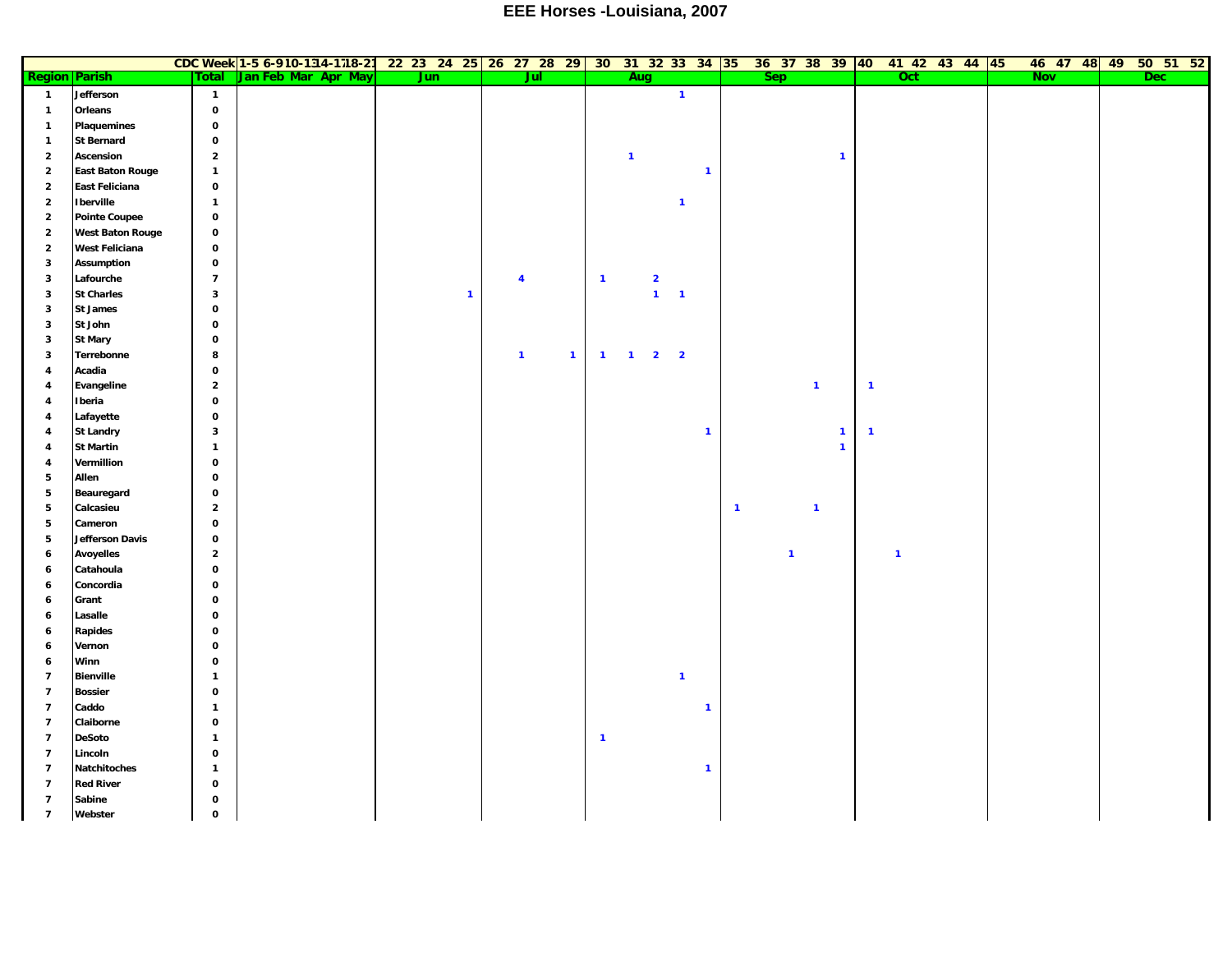## **EEE Horses -Louisiana, 2007**

|                      |                         | CDC Week 1-5 6-910-1314-1718-21 22 23 24 25 26 27 28 29 30 31 32 33 34 35 |                           |                      |             |          |              |              |              |                                           |                     |              |    |              |  |                         |              | 36 37 38 39 40 |                         |                | 41 42 43 44 45 |              |              |             |          |            |          |              |          |          |            | 46 47 48 49 50 51 52 |
|----------------------|-------------------------|---------------------------------------------------------------------------|---------------------------|----------------------|-------------|----------|--------------|--------------|--------------|-------------------------------------------|---------------------|--------------|----|--------------|--|-------------------------|--------------|----------------|-------------------------|----------------|----------------|--------------|--------------|-------------|----------|------------|----------|--------------|----------|----------|------------|----------------------|
| <b>Region Parish</b> |                         |                                                                           | Total Jan Feb Mar Apr May |                      |             |          |              | Jun          |              |                                           | Jul                 |              |    | Aug          |  |                         | Sep          |                |                         |                | Oct            |              |              |             |          | <b>Nov</b> |          |              |          |          | <b>Dec</b> |                      |
| -8                   | Caldwell                | $\mathbf 0$                                                               |                           |                      |             |          |              |              |              |                                           |                     |              |    |              |  |                         |              |                |                         |                |                |              |              |             |          |            |          |              |          |          |            |                      |
|                      | <b>East Carroll</b>     | -1                                                                        |                           |                      |             |          |              |              |              |                                           |                     |              |    |              |  |                         |              |                |                         |                |                |              |              |             |          |            |          |              |          |          |            |                      |
|                      | <b>Franklin</b>         | $\mathbf 0$                                                               |                           |                      |             |          |              |              |              |                                           |                     |              |    |              |  |                         |              |                |                         |                |                |              |              |             |          |            |          |              |          |          |            |                      |
|                      | Jackson                 | $\mathbf{o}$                                                              |                           |                      |             |          |              |              |              |                                           |                     |              |    |              |  |                         |              |                |                         |                |                |              |              |             |          |            |          |              |          |          |            |                      |
|                      | <b>Madison</b>          | $\Omega$                                                                  |                           |                      |             |          |              |              |              |                                           |                     |              |    |              |  |                         |              |                |                         |                |                |              |              |             |          |            |          |              |          |          |            |                      |
|                      | Morehouse               | 0                                                                         |                           |                      |             |          |              |              |              |                                           |                     |              |    |              |  |                         |              |                |                         |                |                |              |              |             |          |            |          |              |          |          |            |                      |
|                      | Ouachita                | -1                                                                        |                           |                      |             |          |              |              |              |                                           |                     |              |    |              |  | $\overline{\mathbf{1}}$ |              |                |                         |                |                |              |              |             |          |            |          |              |          |          |            |                      |
|                      | Richland                | $\mathbf{o}$                                                              |                           |                      |             |          |              |              |              |                                           |                     |              |    |              |  |                         |              |                |                         |                |                |              |              |             |          |            |          |              |          |          |            |                      |
| 8                    | <b>Tensas</b>           | $\mathbf{o}$                                                              |                           |                      |             |          |              |              |              |                                           |                     |              |    |              |  |                         |              |                |                         |                |                |              |              |             |          |            |          |              |          |          |            |                      |
|                      | Union                   | $\mathbf{1}$                                                              |                           |                      |             |          |              |              |              |                                           |                     |              |    |              |  |                         |              |                |                         |                |                |              |              |             |          |            |          |              |          |          |            |                      |
|                      | <b>West Caroll</b>      | $\mathbf 0$                                                               |                           |                      |             |          |              |              |              |                                           |                     |              |    |              |  |                         |              |                |                         |                |                |              |              |             |          |            |          |              |          |          |            |                      |
| ۰q                   | Livingston              | $\mathbf 0$                                                               |                           |                      |             |          |              |              |              |                                           |                     |              |    |              |  |                         |              |                |                         |                |                |              |              |             |          |            |          |              |          |          |            |                      |
| q                    | St Helena               | $\mathbf 0$                                                               |                           |                      |             |          |              |              |              |                                           |                     |              |    |              |  |                         |              |                |                         |                |                |              |              |             |          |            |          |              |          |          |            |                      |
| ۰q                   | <b>St Tammany</b>       | -1                                                                        |                           |                      |             |          |              |              |              |                                           |                     |              |    |              |  |                         |              |                |                         |                |                |              |              |             |          |            |          |              |          |          |            |                      |
| ۰q                   | Tangipahoa              | 0                                                                         |                           |                      |             |          |              |              |              |                                           |                     |              |    |              |  |                         |              |                |                         |                |                |              |              |             |          |            |          |              |          |          |            |                      |
| - 9                  | Washington              | $\mathbf{1}$                                                              |                           |                      |             |          |              |              |              |                                           |                     |              |    |              |  |                         |              |                |                         |                |                |              |              |             |          |            |          |              |          |          |            |                      |
|                      | Undetermined            | $\mathbf 0$                                                               |                           |                      |             |          |              |              |              |                                           |                     |              |    |              |  |                         |              |                |                         |                |                |              |              |             |          |            |          |              |          |          |            |                      |
|                      | <b>EEE-Horses Total</b> | 42                                                                        | $\mathbf{o}$              | $\Omega$<br>$\Omega$ | $\mathbf 0$ | $\Omega$ | $\mathbf{o}$ | $\mathbf{o}$ | $\mathbf{o}$ | $\mathbf{0}$                              | 5<br>$\blacksquare$ | $\mathbf{1}$ | -3 | $\mathbf{3}$ |  | $\overline{2}$          | $\mathbf{o}$ | $\mathbf{3}$   | $\overline{\mathbf{3}}$ | $\overline{2}$ | $\mathbf 1$    | $\mathbf{o}$ | $\mathbf{o}$ | $\mathbf 0$ | $\Omega$ | $\Omega$   | $\Omega$ | $\mathbf{o}$ | $\Omega$ | $\Omega$ |            | $0 \quad 0$          |
|                      |                         |                                                                           |                           |                      |             |          |              |              |              |                                           |                     |              |    |              |  |                         |              |                |                         |                |                |              |              |             |          |            |          |              |          |          |            |                      |
|                      |                         |                                                                           |                           |                      |             |          |              |              |              | EEE Infections - Horses - Louisiana, 2007 |                     |              |    |              |  |                         |              |                |                         |                |                |              |              |             |          |            |          |              |          |          |            |                      |
|                      |                         |                                                                           |                           |                      |             |          |              |              |              |                                           |                     |              |    |              |  |                         |              |                |                         |                |                |              |              |             |          |            |          |              |          |          |            |                      |
|                      |                         |                                                                           |                           |                      |             |          |              |              |              |                                           |                     |              |    |              |  |                         |              |                |                         |                |                |              |              |             |          |            |          |              |          |          |            |                      |
|                      |                         |                                                                           |                           |                      |             |          |              |              |              |                                           |                     |              |    |              |  |                         |              |                |                         |                |                |              |              |             |          |            |          |              |          |          |            |                      |
|                      |                         |                                                                           |                           |                      |             |          |              |              |              |                                           |                     |              |    |              |  |                         |              |                |                         |                |                |              |              |             |          |            |          |              |          |          |            |                      |
|                      |                         | h                                                                         |                           |                      |             |          |              |              |              |                                           |                     |              |    |              |  |                         |              |                |                         |                |                |              |              |             |          |            |          |              |          |          |            |                      |
|                      |                         |                                                                           |                           |                      |             |          |              |              |              |                                           |                     |              |    |              |  |                         |              |                |                         |                |                |              |              |             |          |            |          |              |          |          |            |                      |
|                      |                         | ēr<br>$\Gamma$                                                            |                           |                      |             |          |              |              |              |                                           |                     |              |    |              |  |                         |              |                |                         |                |                |              |              |             |          |            |          |              |          |          |            |                      |